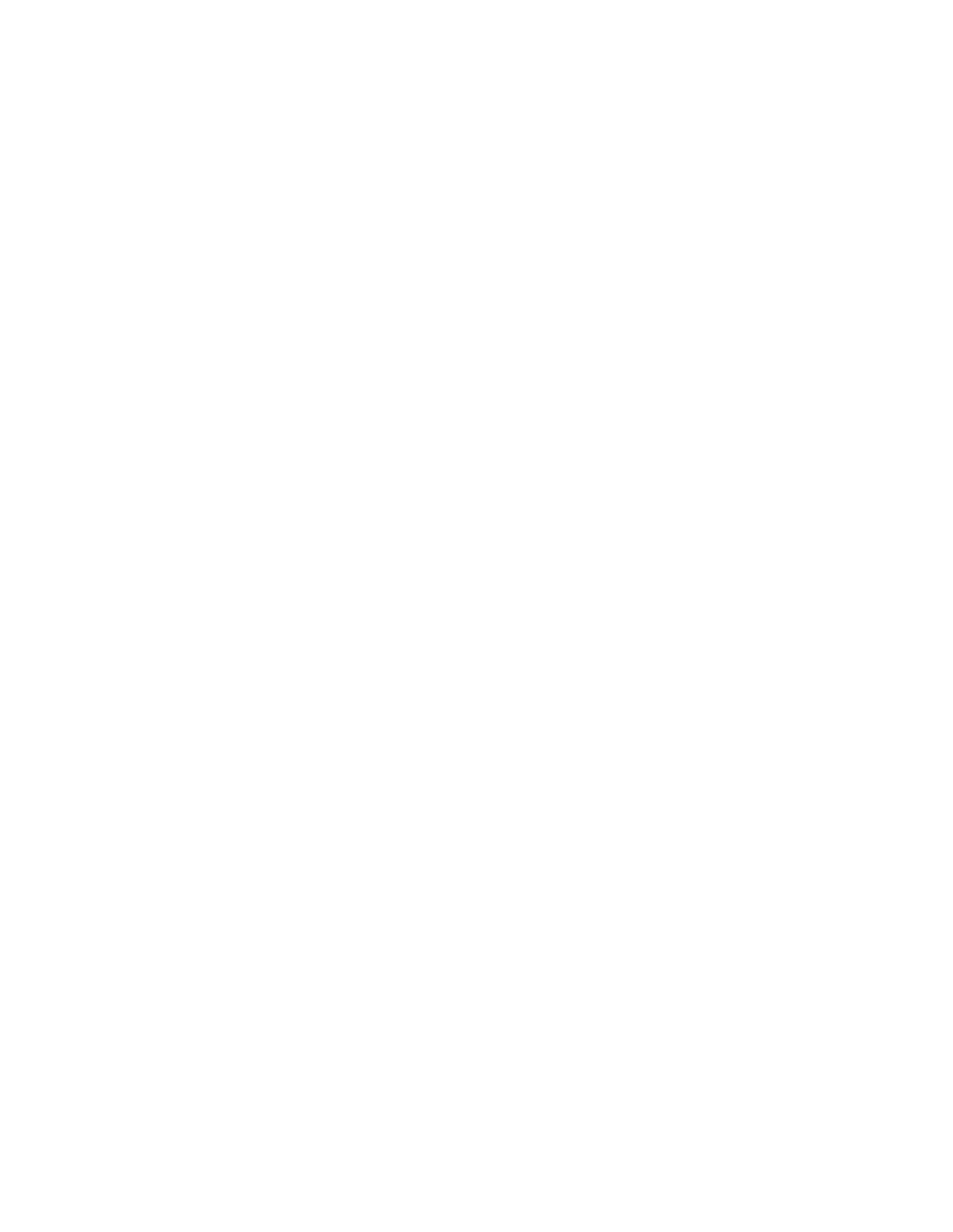# Final Report: Green Building Task Force

The Green Building Task Force was created in 2006 by an act of the Maryland General Assembly (via House Bill 1211) and became effective on July 1, 2006. The Act provides membership guidelines and rules regarding the exercise of Task Force duties and establishes the Maryland Department of Planning (MDP) and the Maryland Department of Housing and Community Development (DHCD) as the staffing agencies of the Task Force. This document serves as the final report.

# Dedication to Delegate Jane Lawton

We are greatly saddened by the loss of Delegate Jane Lawton. She chaired the Green Building Task Force with enthusiasm, fairness, and determination. We recognize that this is just one of many environmental initiatives that she championed during her tenure in the House of Delegates. We are grateful to have had her leadership.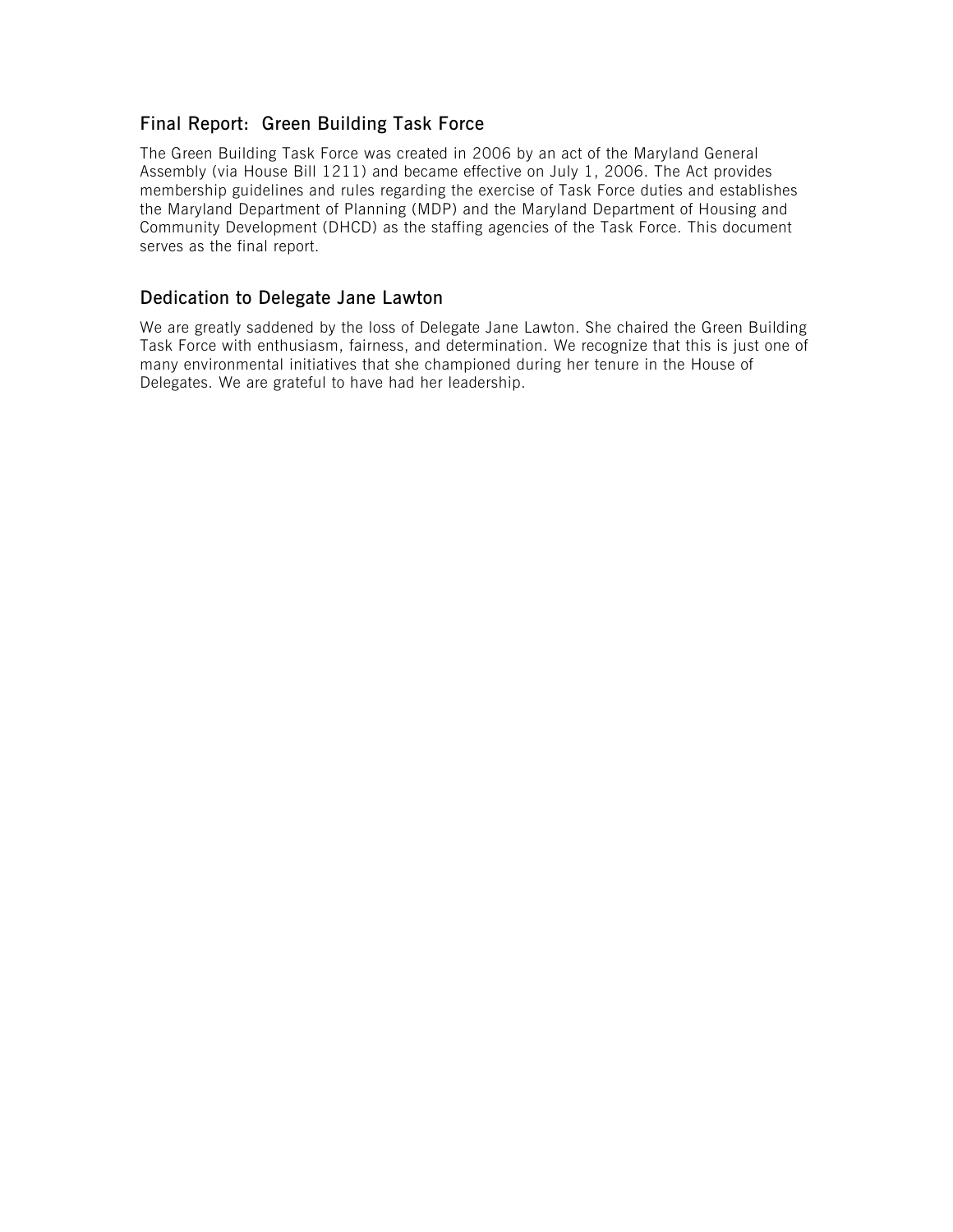# Table of Contents

| Section V: Cost and Energy Reduction Analysis, Barriers to Building Green 28 |  |
|------------------------------------------------------------------------------|--|
|                                                                              |  |
|                                                                              |  |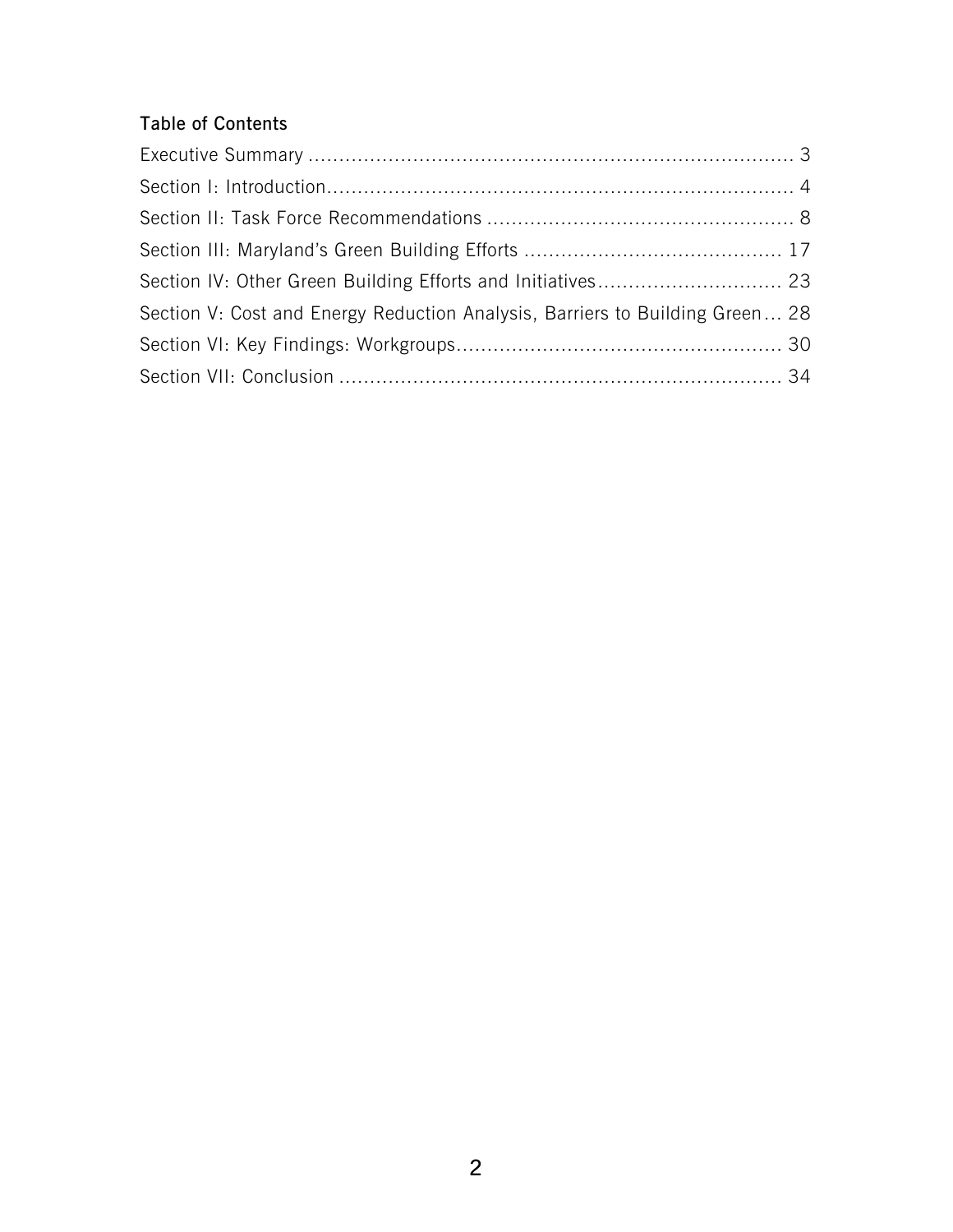# <span id="page-3-0"></span>Executive Summary

In recent years it has become increasingly apparent that development has far reaching and long lasting implications on the health of our natural environment. Local and state governments across the United States and around the world have begun to research how to mitigate this impact in order to preserve essential natural resources. Many involved in this research have begun to turn to green building to reduce the impact from development.

Maryland, a long time leader in environmental protection, has begun turning green. In 2001, Executive Orders from Governor Parris Glendening were issued regarding water and energy efficiency, clean power, and green building. A Green Building Tax Credit of \$25 million was created by the General Assembly that same year to assist developers in building and rehabilitating buildings according to green building standards.

In 2006, the Green Building Task Force was created by an act of the Maryland General Assembly (via House Bill 1211) and became effective on July 1, 2006. The Act provides membership guidelines and rules regarding the exercise of Task Force duties and establishes the Maryland Department of Planning (MDP) and the Maryland Department of Housing and Community Development (DHCD) as the staffing agencies of the Task Force. The Task Force was charged with determining what makes low-impact development codes and green building programs effective based on regional and national examples, evaluating incentives and disincentives to implementing a green building program, and recommending best practices to improve communication regarding a green building program to communities, businesses, and developers.

The Task Force divided into three workgroups to address the topics covered in the enacting legislation. These workgroups were to focus on residential building, commercial building, and low-impact codes. Each workgroup met between three and five times and developed recommendations. These recommendations were reviewed, edited, and approved by the Task Force at large.

Four of the more important recommendations are:

- To carry out a public education campaign with emphasis on renovation of existing buildings.
- To reauthorize funding for the Green Building Tax Credit.
- To create a Maryland Residential and Commercial Energy Retrofit Tax Credit.
- To restore the Heritage Structure Rehabilitation Tax Credit program.

While all of the final recommendations will go to the Governor and General Assembly, the Task Force felt it would be beneficial to send some recommendations to other entities including the Smart Growth Subcabinet and the Green Building Council. The final recommendations begin on page 8 of this report.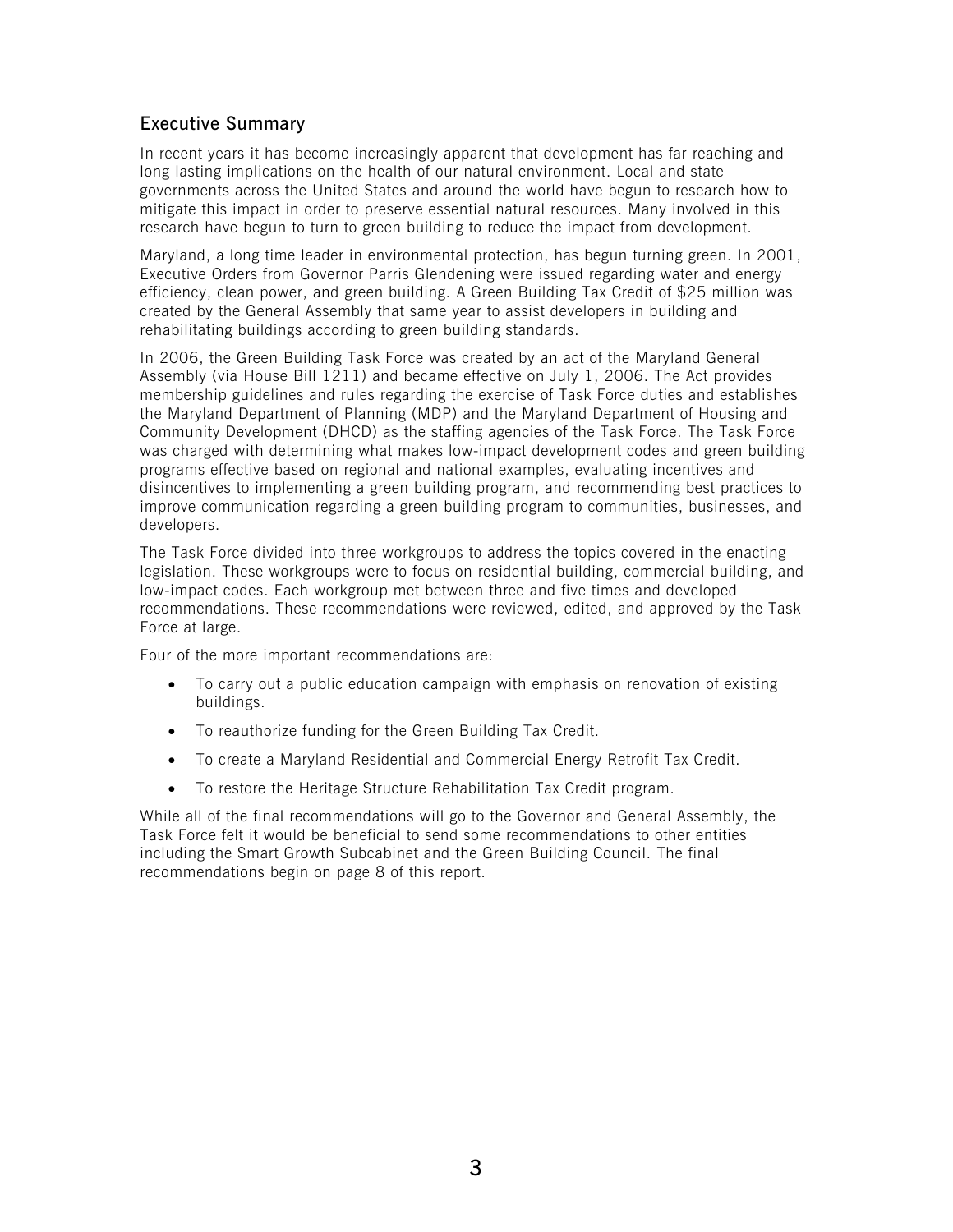# <span id="page-4-0"></span>Section I: Introduction

Maryland is projected to grow by an additional 1 million people by 2030 for a total of 6.7 million people. This translates to a forecasted 550,000 additional households by 2030 in the State (Maryland State Data Center, December 2007). Many of these households will require new homes to accommodate them.

Our State, county, and municipal governments will play a significant role in determining where Maryland's new residents will live and how much of Maryland's natural resources will be impacted by these new homes and accompanying businesses.

One of the goals of smart growth is to save our most valuable natural resources as we grow. Green building is an important part of smart growth since it encourages building near existing transit infrastructure, supports reuse of existing structures, and limits environmental impacts from new development. Green building prevents sprawl, protects forests and wetlands, reduces air pollution, conserves energy and water, minimizes waste, and reduces stormwater runoff. Although green building alone cannot prevent all impacts from new development, it is an essential tool if Maryland is to sustain its natural resources, including its remaining forests, wetlands, streams, rivers, and estuaries.

In addition, residents, policymakers, and business owners are feeling the pinch of rising energy costs and many are concerned about climate change. Green building and renovation efforts can reduce energy consumption and greenhouse gas emissions from Maryland's current buildings.

In 2006, recognizing that Maryland needed to do more to support green building efforts, the General Assembly passed HB 1211 authorizing the creation of the Green Building Task Force. The group was charged with the following tasks:

- Evaluate and make recommendations regarding methods of facilitating public demand for environmentally sensitive communities and improving low-impact sustainable development including:
	- Studying low-impact development codes around the country and green building techniques to determine what makes a program effective.
	- Evaluating incentives and disincentives to implementing a green building program and recommending best practices to improve communication regarding a green building program to communities, businesses, and developers.
	- Identifying statewide potential for low-impact development projects and the potential for cost reduction for stormwater management, road building, and other infrastructure for communities in low-impact development zoning areas.

From August to December 2007, the Green Building Task Force, along with support staff and interested parties, gathered information, heard presentations from green building experts, and met in workgroups and together as a whole, to develop a series of policy and program recommendations for the Governor, General Assembly, Smart Growth Subcabinet, and Green Building Council. Task force members included local and State government agencies, builders and architects, and nonprofit organizations.

The Green Building Task Force met five times:

- August 13, 2007, DHCD, Crownsville, MD
- September 17, 2007, DHCD, Crownsville, MD
- October 22, 2007, Maryland Department of the Environment (MDE), Baltimore, MD
- November 15, 2007, The EnviroCenter, Jessup, MD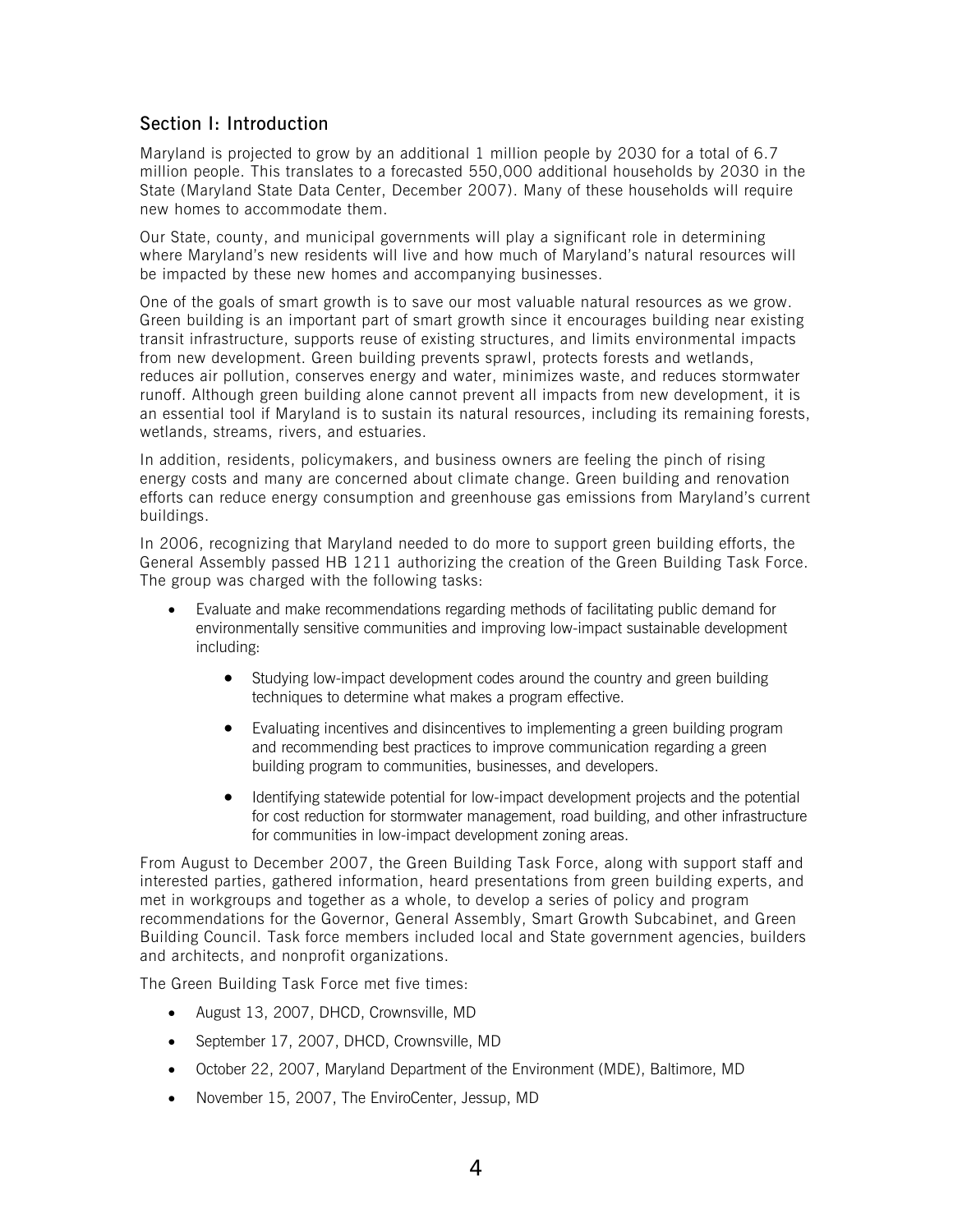• December 10, 2007, The EnviroCenter, Jessup, MD

At each meeting, Task Force members:

- Identified barriers to green building in Maryland.
- Discussed possible incentives to overcome the barriers.
- Heard presentations from specialists in the fields of environmental design, stormwater management, and historic preservation.
- Examined Maryland, local, and other state green building practices and programs.
- Discussed policy and program recommendations for a stronger green building program in Maryland.

To develop its recommendations, members chose to participate in one of three workgroups: Residential Green Building, Commercial Green Building, and Low-Impact Codes. Each of the workgroups discussed relevant data, best practices, and current Maryland policy and programs. The workgroup membership included task force members as well as a variety of interested parties, including architects, builders, and representatives from statewide advocacy organizations. The Task Force decided at their August 13, 2007 meeting that interested parties should participate in all workgroup discussions to capture a greater number of policy and program recommendations.

### Task Force Membership:

- Delegate Jane E. Lawton, *Task Force Chair*, *Maryland House of Delegates*
- Senator Gwendolyn Britt, *Maryland Senate*
- Matt Power, *Commercial Building Workgroup Chair*, *Maryland Department of Planning*
- Lee Peschau, *Residential Building Workgroup Chair*, *Maryland Department of Housing and Community Development*
- Stanley Sersen, *Low-Impact Codes Workgroup Chair*, *Green Building Institute*
- David Costello, *Maryland Office of Smart Growth*
- Sean McGuire, *Maryland Department of Natural Resources*
- Steve Pattison, *Maryland Department of the Environment*
- Jenefer Russum, *Maryland Energy Administration*\*
- Beth Wojton, *Maryland Environmental Service*
- Hamid Omidvar, *Montgomery County Department of Public Works and Transportation*
- Arthur "Lex" Birney, *The Brick Companies*
- Dana Bourland, *Enterprise Community Partners*
- Julia Craighill, *Struever Brothers, Eccles & Rouse, Inc.*
- Julie Gabrielli, *Gabrielli Design*
- Tom Liebel, *American Institute of Architects*
- Martin Mitchell, *Mitchell and Best Homebuilders*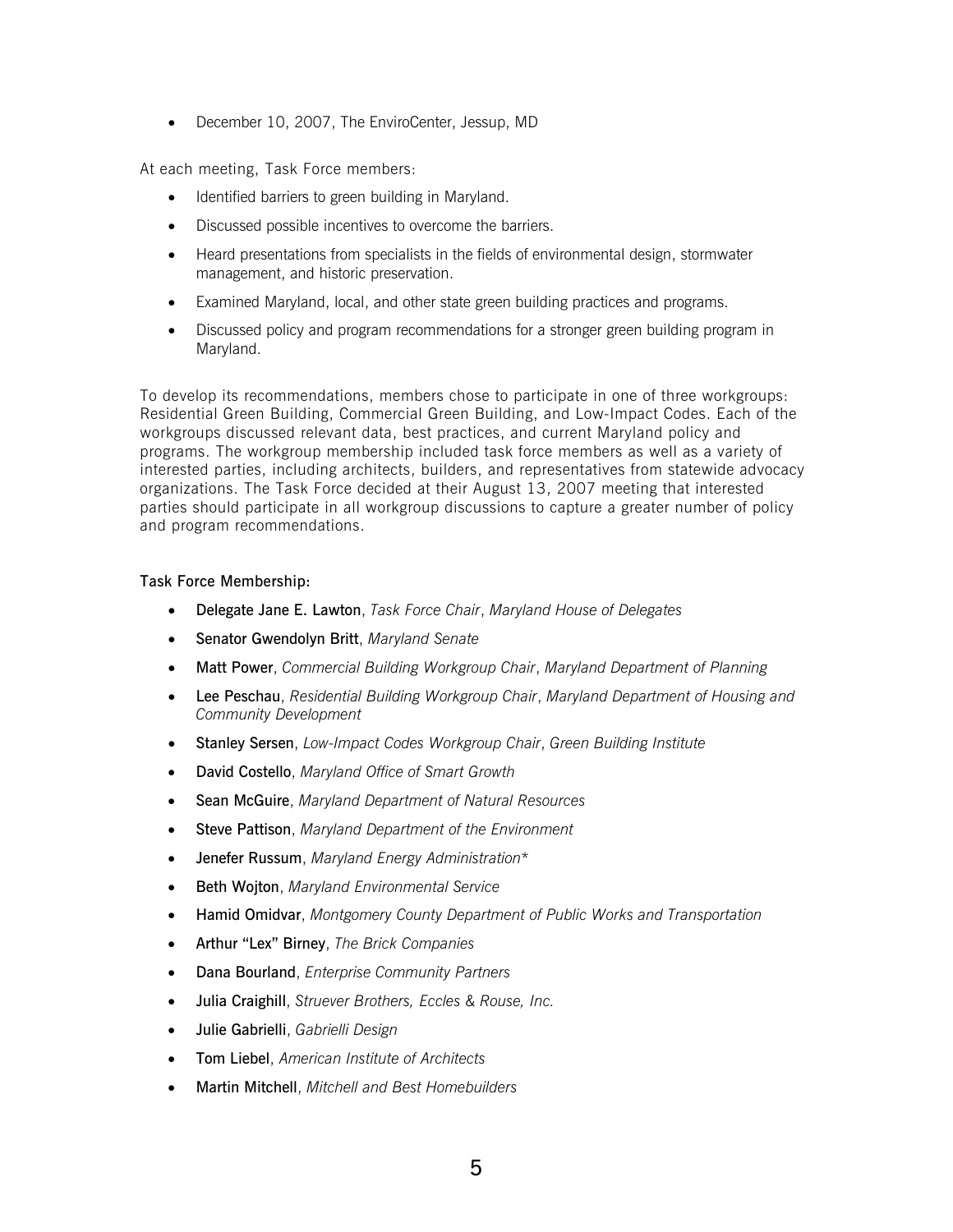- Mark Taylor*, Lynch Development Partners*
- Vicki Worden, *Green Building Initiative*

\*Note: Ely Jacobsohn, Maryland Energy Administration (MEA) stepped in to represent MEA on the Task Force after Jenefer Russum moved on to a new job in September 2007.

Support staff included:

- Dan Baldwin (Low-Impact Codes Workgroup), Jason Dubow (Residential Building Workgroup), and Nery Morales, *Maryland Department of Planning*
- Scott Whipple, *Maryland Historical Trust*
- Kathryn Howell and Caroline Varney-Alvarado (Commercial Building Workgroup), *Maryland Department of Housing and Community Development*.

Each Task Force member, along with interested parties and support staff, facilitated brainstorming and discussions at Task Force and workgroup meetings by sharing their knowledge and expertise related to energy efficiency, stormwater management, code development and administration, the building industry, smart growth, and green building. In addition, support staff (thanks to assistance from Anthony Burrows and Sean McGuire at the Maryland Department of Natural Resources) created the Maryland Green Building Task Force website at <http://www.dnr.state.md.us/ed/mgbtf.html>to post research papers and background information relevant to green building, renovations, and energy efficiency. These were made available to provide additional ideas and insights for Task Force members, support staff, and interested parties.

# Why Green Building?

As both the financial and environmental costs of energy and resource consumption rise, households, businesses, and policy makers will need technologies and practices that can reduce energy bills, conserve natural resources, and limit additional greenhouse gas emissions. One such technology is green building, which reduces energy use and other environmental impacts by making optimal use of site location, building orientation, building size, and building materials.

The U.S Green Building Council estimates that current commercial and residential building impacts in the United States alone account for:

- 65% of electricity consumption
- 36% of energy use
- 30% of greenhouse gas emissions
- 30% of raw materials use
- 30% of waste output (136 million tons of construction and demolition debris annually)
- 12% of potable water consumption.

These statistics demonstrate the great potential for economic and environmental benefits from green building practices.

Although often associated with energy efficiency (and reducing greenhouse gas emissions), green building provides other environmental benefits as well:

- Smart growth development, which reduces resource land consumption, encourages reuse of existing buildings, and reduces dependence on automobiles.
- Water conservation.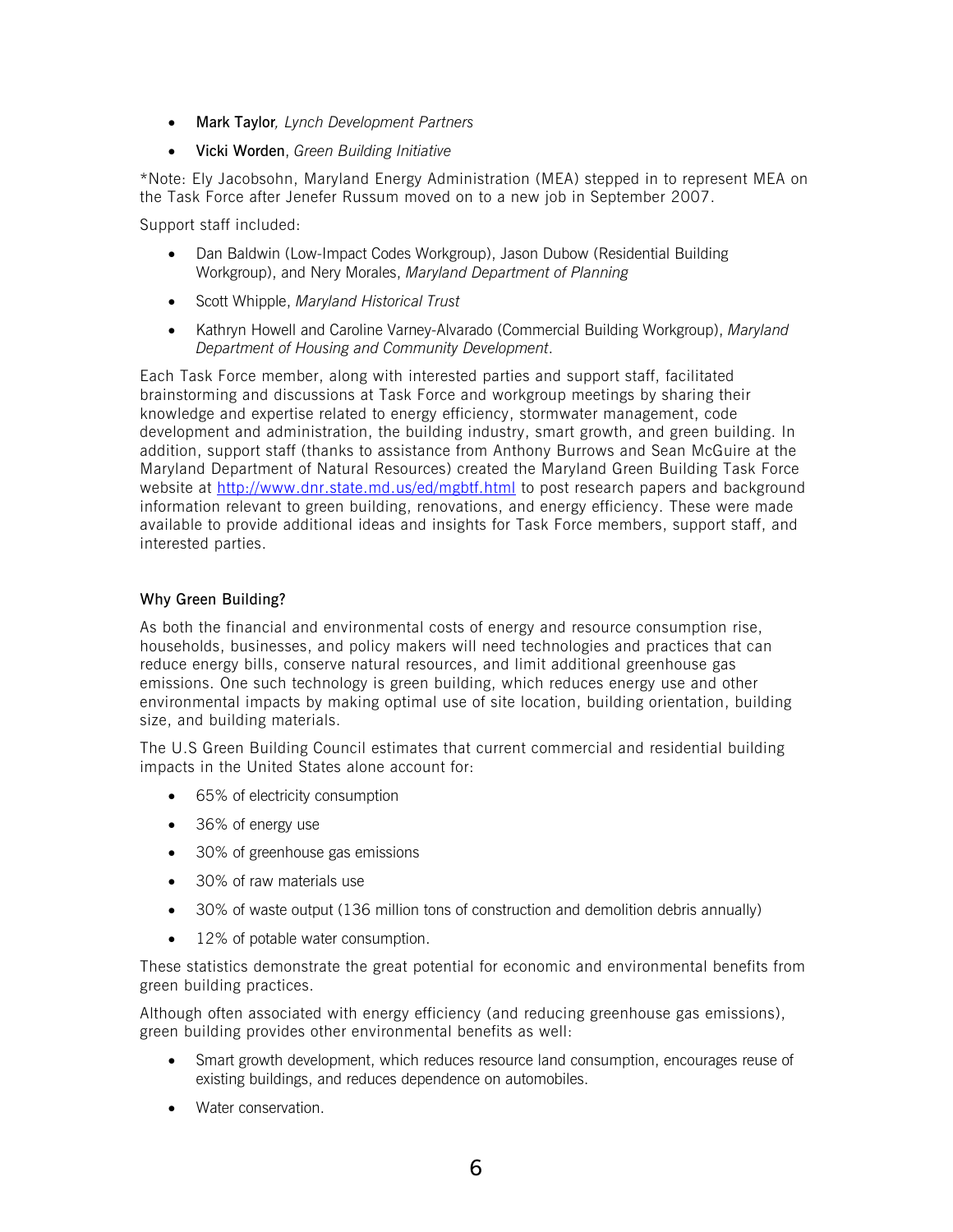- Pollution reduction by reducing air pollutants and by encouraging use of recycled materials and locally processed and manufactured materials.
- Forest conservation by encouraging use of certified forest products and alternatives to wood.
- Stormwater management, which helps to protect our creeks, streams, and estuaries, including the Chesapeake Bay and the Atlantic Coastal Bays.

Green building also provides healthier work and living spaces than conventional buildings. Most often cited are the green building benefits of increased worker productivity, higher student test scores, and improved indoor air quality.

# Concurrent Efforts

In 2007, the Governor and General Assembly initiated a number of significant energy and environmental initiatives that will influence how public and private buildings are renovated, built, operated, and maintained in Maryland. These include EmPOWER Maryland, the Green Building Council, and the Climate Change Commission. The Governor also reinvigorated the Smart Growth Subcabinet, which will have a significant impact on building development, use and operation in Maryland. The recommendations of the Green Building Task Force are meant to complement and inform these efforts.

EmPOWER Maryland includes a statewide goal of reducing per capita electricity consumption in Maryland 15% by the year 2015; a State agency goal of reducing energy consumption 5% in one year; and a variety of new programs administered by the Maryland Energy Administration, to help reach these goals (Maryland Energy Administration website, December 2007). The new programs include:

- Maryland Energy Efficient Affordable Housing Development Program
- Improving Energy Efficiency in Existing Homes Pilot in Prince George's and Montgomery Counties – see http://www.marylandhomeperformance.org
- Energy Efficient Lighting: Change a Light, Change the World
- Energy Efficient Lighting for Maryland Department of Human Resources, Office of Home Energy Participants
- Clean Energy Schools Program
- State Agency Energy Consumption Reduction Initiative

The 2007 Maryland General Assembly created the Green Building Council (different than the previous Maryland Green Buildings Council created by Executive Order in 2001 which last met in December 2002). After conducting an extensive review of current high-performance building technologies, the Green Building Council will recommend the most cost-effective technologies that should be required in the construction of State facilities. In addition, the Council will develop an implementation plan for a State high-performance building program.

The Governor created the Maryland Climate Change Commission by Executive Order in April 2007. The Commission completed its interim report in November 2007, which included recommendations not only for preparing for the likely consequences and impacts to Maryland from climate change, but also a variety of methods to reduce Maryland's greenhouse gas contributions, including green building.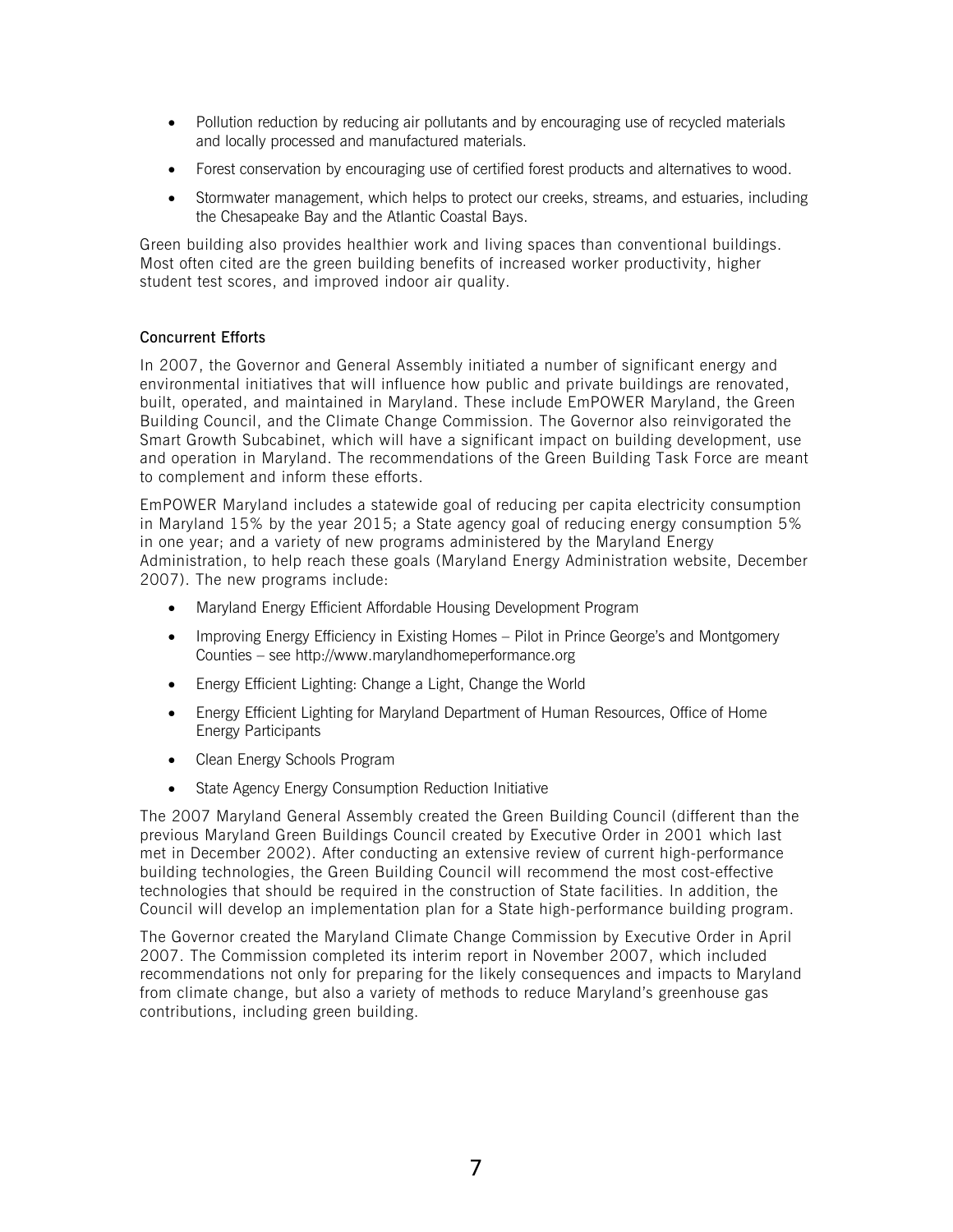# <span id="page-8-0"></span>Section II: Task Force Recommendations

The Commercial Building, Low-Impact Codes, and Residential Building Workgroups developed their own recommendations separately. In its last two meetings, the Task Force consolidated the recommendations, edited them, and added new recommendations. At the December 10, 2007 meeting, the Task Force voted to approve the recommendations.

### 1. Recommendations to the Governor

- a. General Recommendations
	- The State should lead by example in commercial (i.e., State-owned, Stateleased, State-funded) green building development.
	- Identify green building certification programs that the State could endorse with a "State Seal of Approval".
		- Local governments should then follow the State's lead when setting their own green building requirements. This will prevent varied requirements among local jurisdictions.
		- This might require the Smart Growth Subcabinet (or other consensus review process) to decide which standards the State should endorse.
	- Carry out a new education/outreach program on green building.
	- Promote the Builders for the Bay process.
	- For any recommendation not assigned to a specific agency, the Smart Growth Subcabinet should be charged with oversight and with assigning tasks to Maryland departments and agencies to ensure implementation of the actions and recommendations listed in the Green Building Task Force report.
- b. Changes to Existing State Policies
	- State buildings (State-owned, State-leased, State-funded)
		- See "Recommendations to the Green Building Council" (last section of the recommendations).
	- Reimbursement (to builders) for cost of obtaining Home Energy Rating System (HERS) rating.
		- Entire cost or just a portion of the cost. Average cost \$250-\$500 for production builder; \$500-\$1,000 for custom builder.
	- Provide financial incentives for building and buying "State Seal of Approval" homes.
- c. Changes to Relationship and Scope of State Agencies
	- Enhance appropriate state agencies authority statewide to allow for green building practices.
	- The State Licensing Boards that govern construction and rehabilitation should propose a program to include Green Building and Environmental Site Design techniques education in the initial licensing process and in any existing, or future, education requirements.
	- Any State code that deals with construction practices should be reviewed by the responsible agency to adopt codes that promote and remove any impediments to Green Building Practices.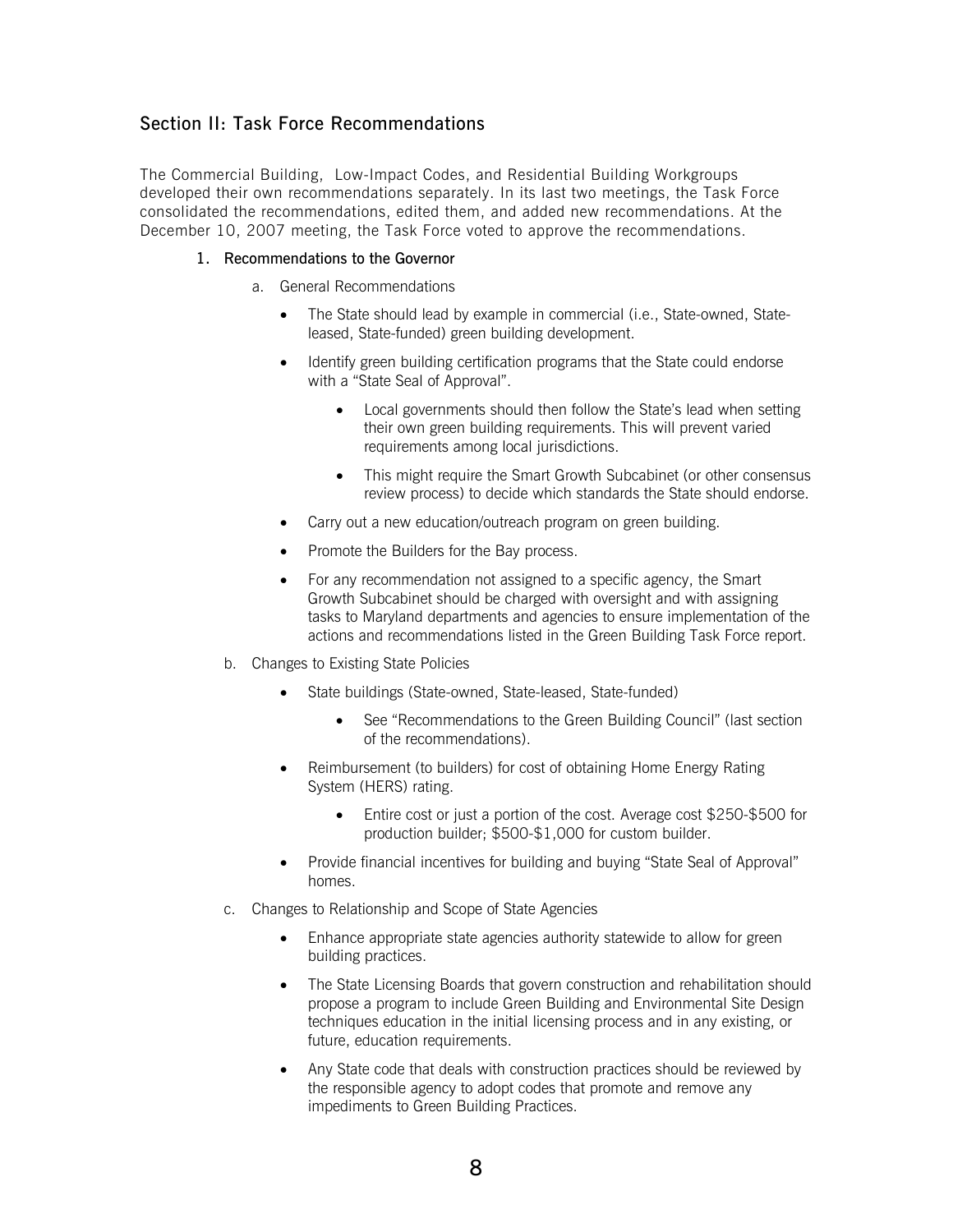- All stakeholders should be identified and engaged in the code setting process.
- Maryland Department of Environment (MDE) Stormwater Requirements
	- Allow builders and developers the opportunity to pursue offsite treatment of stormwater, especially when environmental benefits will be appreciably greater than onsite treatment options. MDE should consider this as it develops its new regulation as mandated by the Stormwater Management Act of 2007.
- Maryland Department of Housing and Community Development (DHCD) Multifamily Housing Programs
	- For the DHCD loan application rating and ranking process, substantially encourage energy and sustainable scoring and practices.
- Maryland Energy Administration (MEA) Home Performance with Energy Star program. The program includes contractor training and certification, to enable contractors to diagnose and treat whole-house energy efficiency issues in existing homes.
	- Link the program to applicable DHCD loans to ensure eligible homebuyers can participate in the program.
- There should be a repository of information about Green Building codes, practices, and projects throughout the state, and of effective practices elsewhere in the country, as well as information about true costs and potential funding sources for projects.
	- The State needs to provide a one-stop area where information on building and site codes, energy efficiency opportunities, and other green building options are provided. Currently this information is hosted by multiple State agencies.
- Ensure public utilities provide consistent energy efficiency and demand programs.
	- There appear to be a number of new initiatives on the horizon or currently being promoted by public utilities (e.g., BG&E Smart Energy Savers program). The State should coordinate among Maryland utilities to ensure cohesive, consistent programs throughout the state.
- d. Training for Building and Government Professionals
	- Use DHCD's existing framework, the DHCD Catalyst Training Academy, to increase the amount of Green Building education to its curriculum. Trainings should focus on:
		- Building managers to encourage green maintenance practices and repairs.
		- Local jurisdictions to encourage the development of green building programs, expedited permitting, and ordinances within the local community.
			- The State should provide technical assistance and support to local code adopters, including information for local elected officials.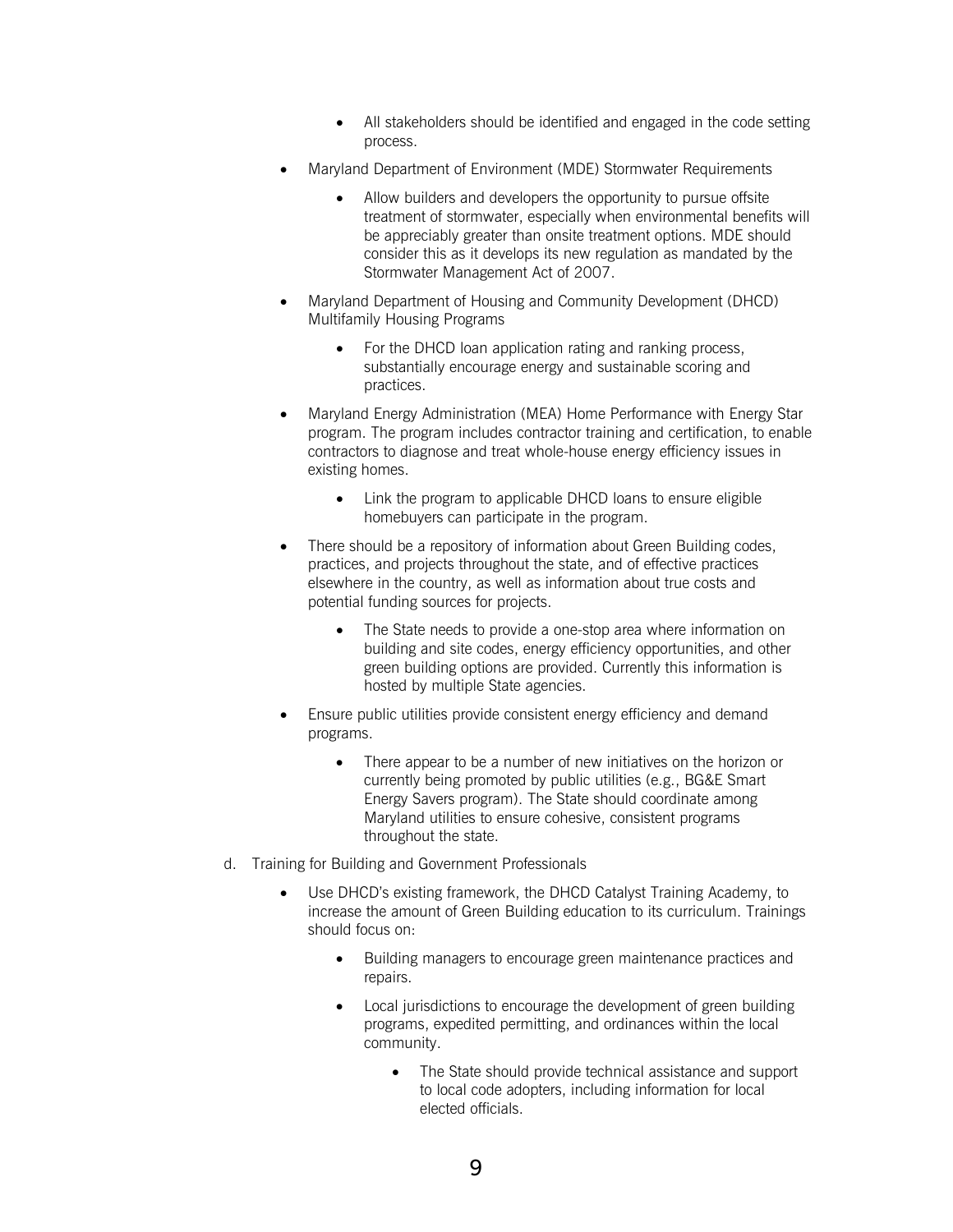- Provide green building training to builders, construction managers, and architects, and to local and State government staff throughout the state.
	- Industry could create the training materials and have the State approve and distribute them following the Governor's state housing conference model. Any practices promoted by the State should be consistent with good practices for historic preservation.
	- State agencies that focus on the effects of the built environment should have a dedicated sustainability coordinator position.
- Work with existing organizations and agencies to provide this training (e.g., DHCD Catalyst Program).
- Training on valuation of green building.
	- Life-cycle savings should be considered as part of the operating budget of buildings in order to increase the value of green building, to ensure that the extra capital cost of a green building is outweighed by the overall savings from energy efficiency.
- Influencing local government development review and local codes
	- Promote the Builders for the Bay process.
		- Remove barriers to local approvals of green buildings and green communities through the Builders for the Bay process. Consider expanding the program to remove barriers to smart growth efforts such as mixed-use development and barriers to renewable energy (e.g., solar roofs). Focus on fire department and fire access standards.
	- Provide a process to allow the State to ensure local government compliance with current energy codes. With advice from the DHCD code department, the Maryland Attorney General's Office should examine State energy code adoption and enforcement and work with the Treasurer's Office to tie enforcement to State funding. An example would be withholding State funding until compliance is ensured.
	- Fast-track programs for permits, timing, and approvals.
	- Discounts on permits for building more efficiently than code requirements as measured by RES*check* or other code-approved software.
	- Provide density bonuses and lot-coverage expansions (e.g., reducing setbacks) within Priority Funding Areas.
	- Incentivize green building efforts by prioritizing or using a separate system for building permits for projects that meet certain green building standards.
	- Identify and engage all stakeholders in the code setting process.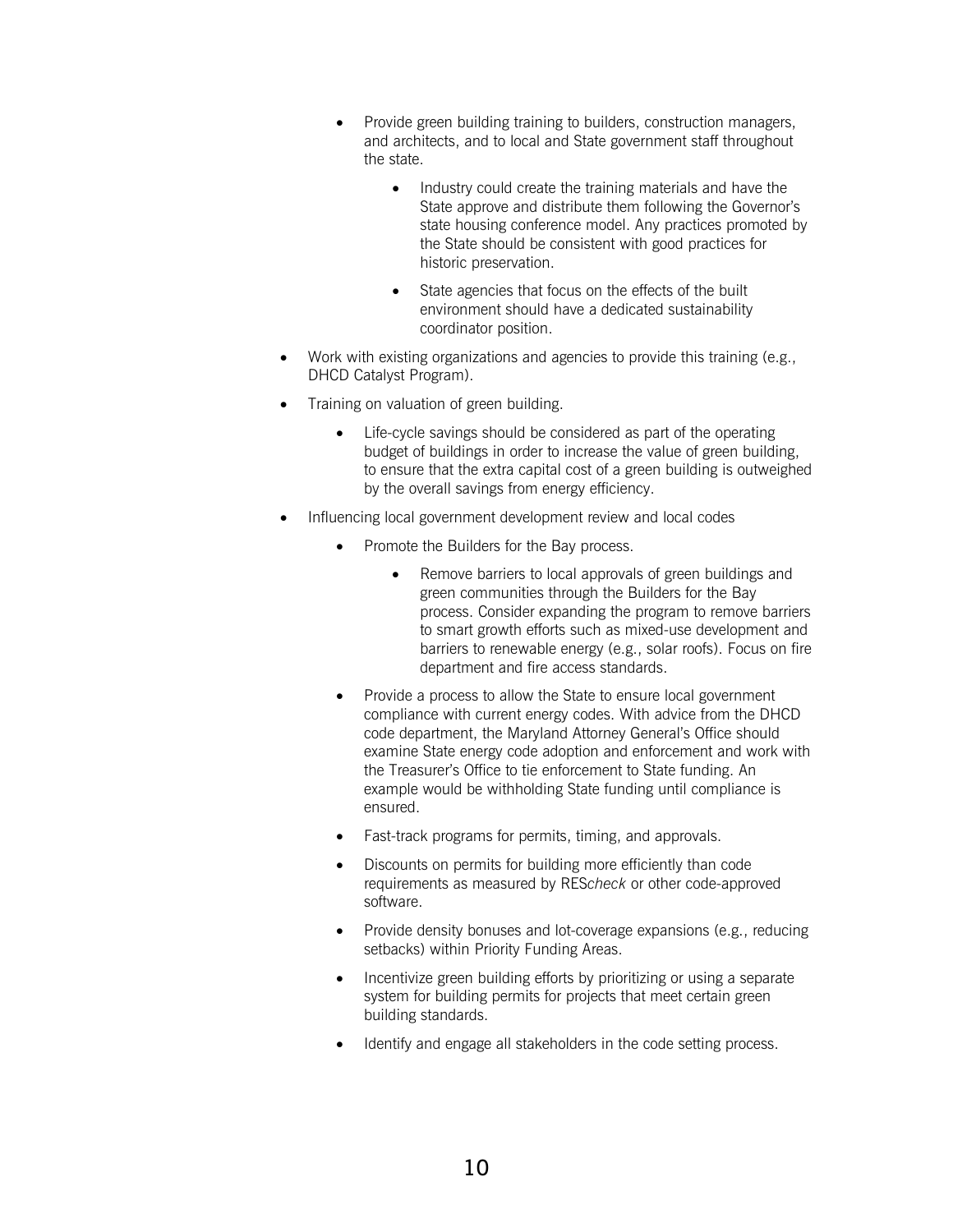- e. Public Outreach
	- Carry out a new education/outreach program on green building, with an emphasis on existing buildings, with the following components:
		- Renovation. Outreach should focus on renovation. Renovation to existing homes is our largest opportunity for sustaining our resources and limiting our development impacts—98 percent of our housing stock already exists, only 2 percent each year are new buildings added to the existing housing stock. Renovations can also mitigate the impact of utility rate increases.
			- Any practices promoted by the State should be consistent with good practices for historic preservation.
			- Focus on the most effective and sustainable techniques.
			- Air sealing and draft stopping would be the best place to start.
		- Energy Efficiency. Outreach should focus primarily on energy efficiency and cost savings. Tie to other green building themes when possible (e.g., site location, building orientation, building size, building materials) but keep it simple.
		- Behavior. Expand outreach on energy conservation behavior (e.g., use of fans instead of air conditioning, using shades and blinds to reduce energy needs, adjusting thermostat temperature to the season and to nighttime, purchasing compact fluorescent bulbs).
		- Financial assistance. Inform and promote the types of financial assistance available from the federal government, State, public utilities, local government, and others.
			- Leverage Energy Star and other similar programs.
		- Health. Outreach should focus on the health benefits of green building.
		- Benefits Measurement Label. Create and promote a simple "benefits measurement" label, similar to a Miles Per Gallon label, that could help consumers compare the energy efficiency or green building performance of one home versus another, this could include showing a "carbon footprint" amount or utility bill cost-savings.
			- The measurement would be characterized as under normal circumstances/normal use, since homeowner behavior can influence this.
			- The HERS index, annual energy consumption, and performance standards such as Energy Star Homes appear to be the best candidates so far for a "benefits measurement" for existing and new homes. RES*check* could be a good candidate but it is for new homes only.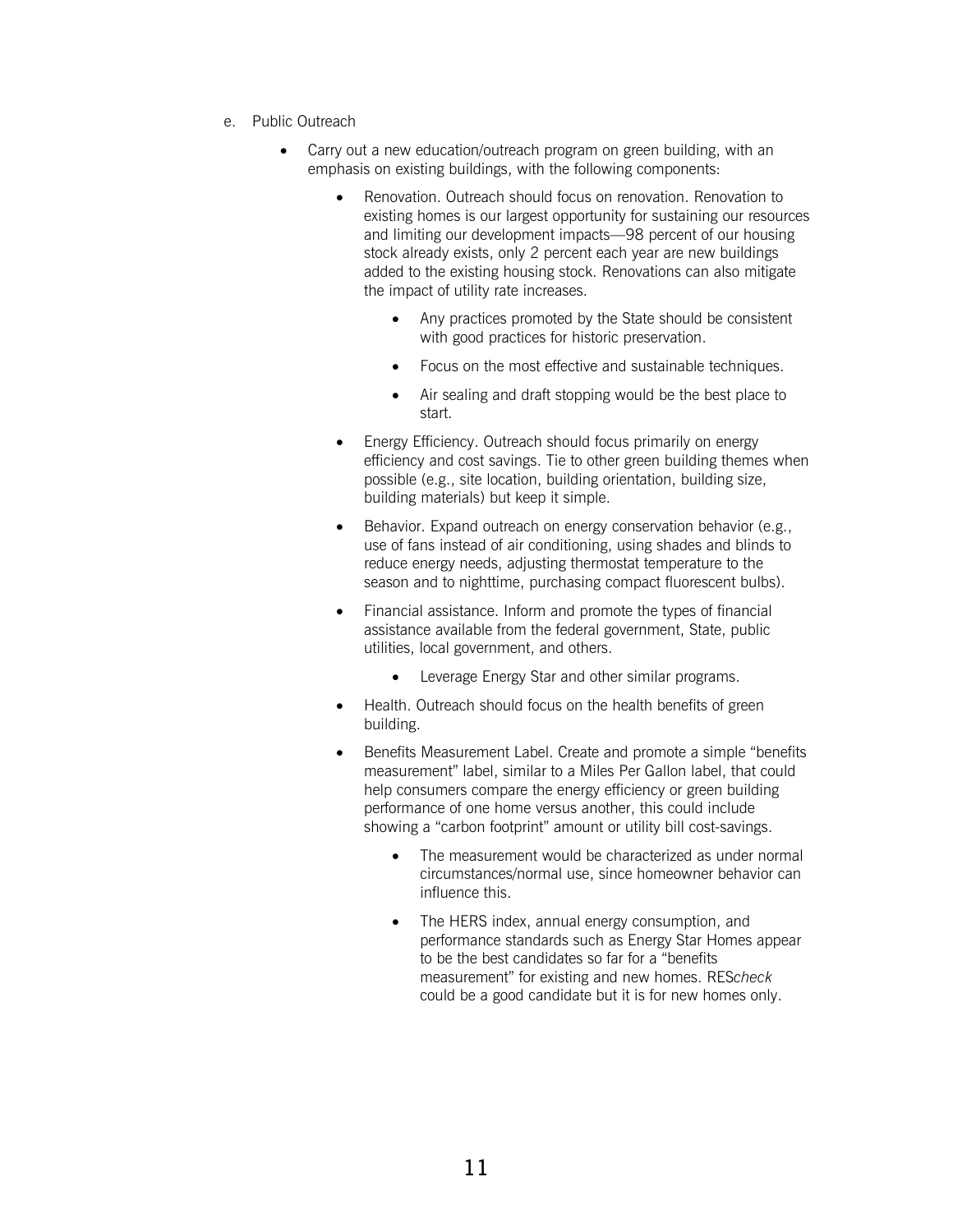### 2. Recommendations to the General Assembly

- a. Changes to Existing Legislation
	- Modify the Green Building Tax Credit The Green Building Tax Credit was funded with \$25 million, anticipated to be used through 2011. However, due to the popularity of the incentive, the tax credits were exhausted in 2005.
		- Raise the standards for the use of the credit to promote innovative environmental solutions to include Leadership in Energy and Environmental Design (LEED) Gold or 4 Green Globes or other equivalency, and any additional items, State-specific. The additional items and equivalency will be determined by MEA in concert with the Smart Growth Subcabinet prior to the implementation of the Green Building Tax Credit.
		- Add additional funds to the Green Building Tax Credit.
		- Decrease the allowable percentage to 3% for core and 4% for shell.
		- Allow a pass-through for nonprofit organizations eligible for the Green Building Tax Credit in order to provide incentives for nonprofit groups to develop sustainable buildings.
		- Require all developers awarded tax credits to engage in outreach to provide tours, group discussions on best practices and promotion of the building as a "green" building.
		- Reclaiming old (but not historic) buildings may be a strategy for meeting the requisite number of points under the Green Building Tax Credit.
		- Recipients of Green Building Tax Credits must file a post-occupancy review and energy analysis report within 18 months to review the first 12 months of performance. The post-occupancy measurement should be tied to existing commissioning protocols. The report data will be used by the State to create a database of building performance in Maryland.
	- Heritage Structure Rehabilitation Tax Credit Program
		- Encourage the rehabilitation of existing buildings by amending the Heritage Structure Rehabilitation Tax Credit Program for commercial historic buildings, restoring it to a full program with predictability for users by repealing the cap per jurisdiction, removing the aggregate cap on the program, and considering removing the per project cap (currently \$3 million).
- b. New Legislation
	- Maryland Residential and Commercial Energy Retrofit Tax Credit
		- Consider a new tax credit program for renovation that focuses solely on energy efficiency. The program would be open to both homeowners and businesses. Eligibility requirements will be determined by MEA and will be coordinated with the EmPOWER Maryland initiative. The program would require a verifiable level of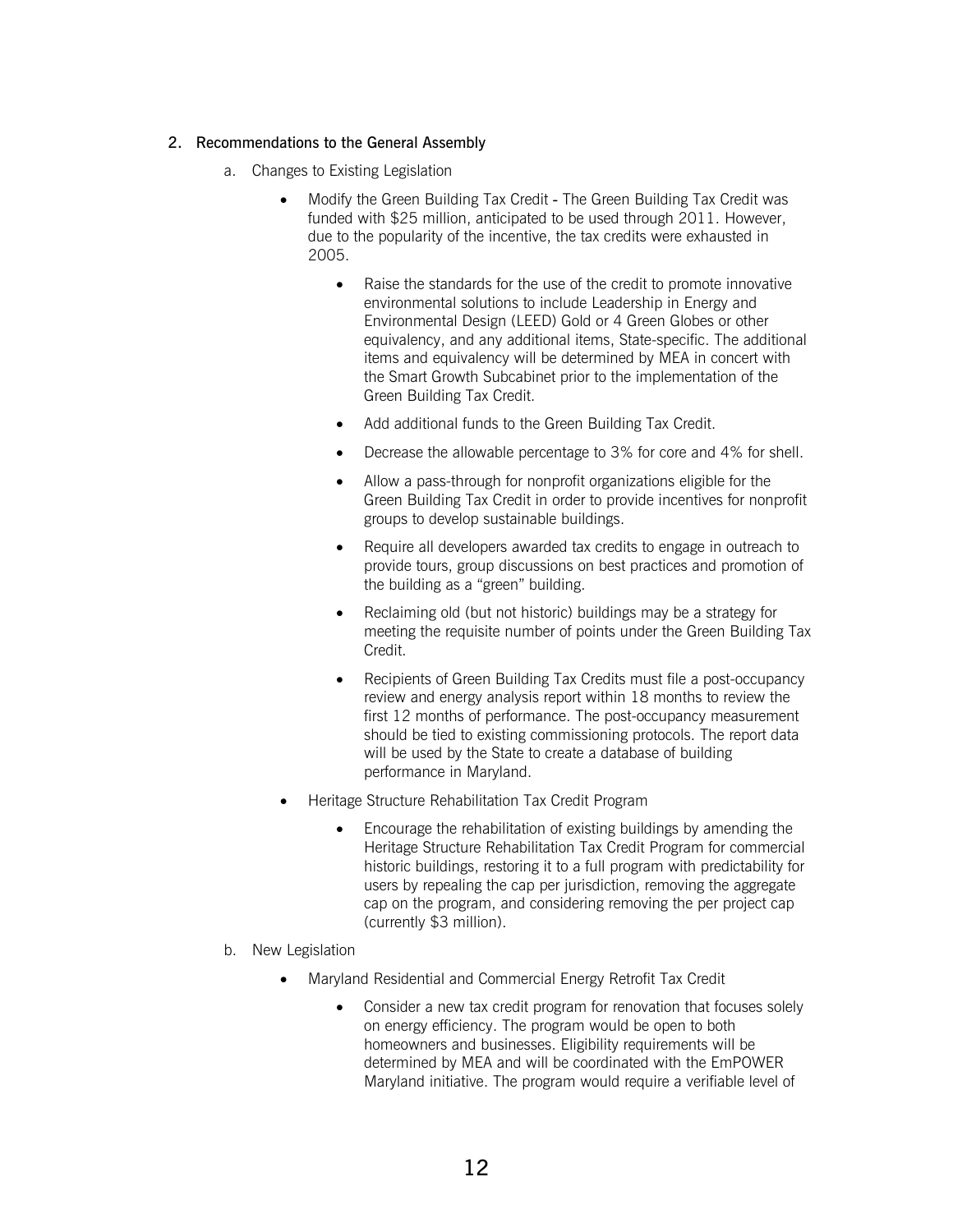energy savings. MEA will develop or adopt a protocol or standard for initial testing and follow-up verification.

- Additional incentives for homeowners.
	- Refrigerator Trade-In/Rebate Program
		- Offer rebate of \$75 to encourage homeowners and rental property owners to trade-in their old refrigerators for a new Energy Star refrigerator rebate.
	- Clothes Washer Rebate
		- Offer \$100 rebate for new Energy Star clothes washer. Almost all Energy Star washers are front loaders which are typically more expensive.
	- Air Sealing Financial Incentive
		- Offer \$0.50 per cubic feet per minute (cfm) air leakage reduction up to \$200 for existing homes. To achieve this, a pre- and post-blower door test would be required to verify leakage reduction. This is the best way to address energy consumption in most existing residential dwellings, which are leaky, and since most energy in homes goes to condition the air.
- The use of any iteration of the "Green Fund" to promote and incentivize green building.
- Promote mortgage lending practices that lead to lower energy consumption and sustainable practices. Promote the use of third party financing for energy reduction through energy usage and increase performance of commercial and residential buildings.
	- Consider buying down a  $\frac{1}{2}$  percentage point of mortgages, perhaps using funds from the Regional Greenhouse Gas Initiative (funds obtained through the auction of allowances).
	- State should set a goal for the percentage of mortgages that banks offer for energy efficiency and should enforce implementation of that goal.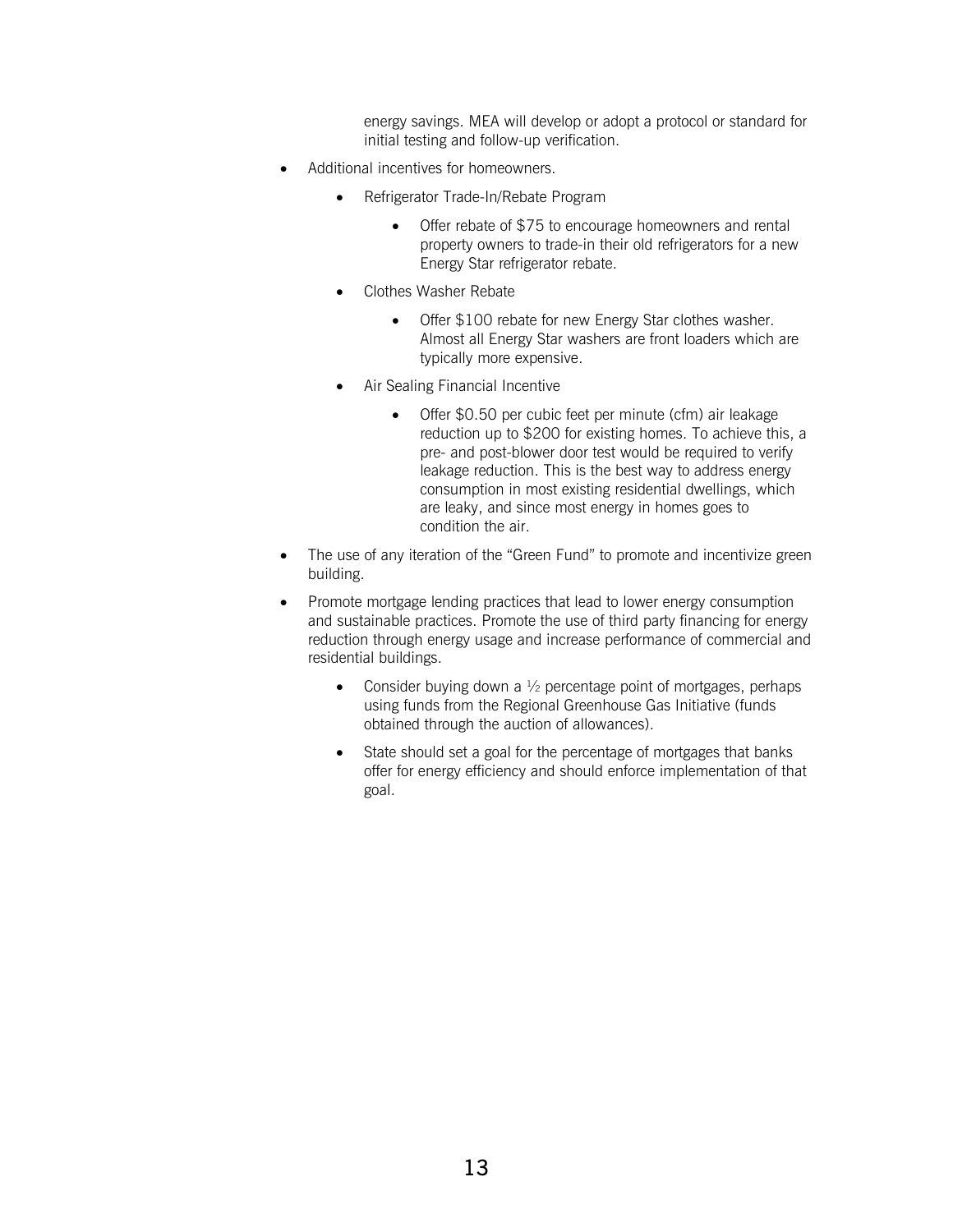#### 3. Recommendations to the Smart Growth Subcabinet

- a. Changes to Current Policies
	- Increase incentives for development within Priority Funding Areas
		- Assess fees for development outside of Priority Funding Areas to be added to the Green Fund as a mechanism to fund additional tax credits.
	- Smart Codes
		- The Smart Growth Subcabinet should oversee and coordinate review of state and local codes, and education and training for code officials and others.
			- All local laws, ordinances, and codes also should be reviewed. State agencies that must approve local plans or codes should include provisions for Green Building practices and make model ordinances available.
			- All stakeholders should be identified and engaged in the code setting process.
	- Environmental site design and/or low impact development provisions should be added to comprehensive plans. Explore any green building implications in the new water resources element.
	- Charge the Subcabinet with creating a Smart Growth Action Team on Green Building and Energy Conservation. The Action Team will ensure coordination of State agency efforts on energy efficiency, green energy, green building, and green communities. The Action Team also would include public and private sector partners on an as-needed and task-specific basis.
		- MEA would be the lead on energy efficiency efforts.
		- Examine ways for the state to remove barriers to the greening of existing buildings, including energy audits and renovations.
		- Measurement Issues:
			- Study ways to standardize how efficiency is measured for energy audits on commercial buildings.
			- Keep data on energy consumption to estimate decreases in greenhouse gas emissions.
		- Determine whether construction industry suppliers would help pay for programs that the government seeks.
		- Market analyses and data
			- Focus first on education of homebuyers, then conduct market analyses to determine effectiveness of the effort.
		- Identify geographic areas where green building efforts would have the greatest environmental benefit.
- b. New Policies
	- Full support of the Office of Smart Growth's Smart Sites project.
	- Remove adequate public facility ordinances (APFOs).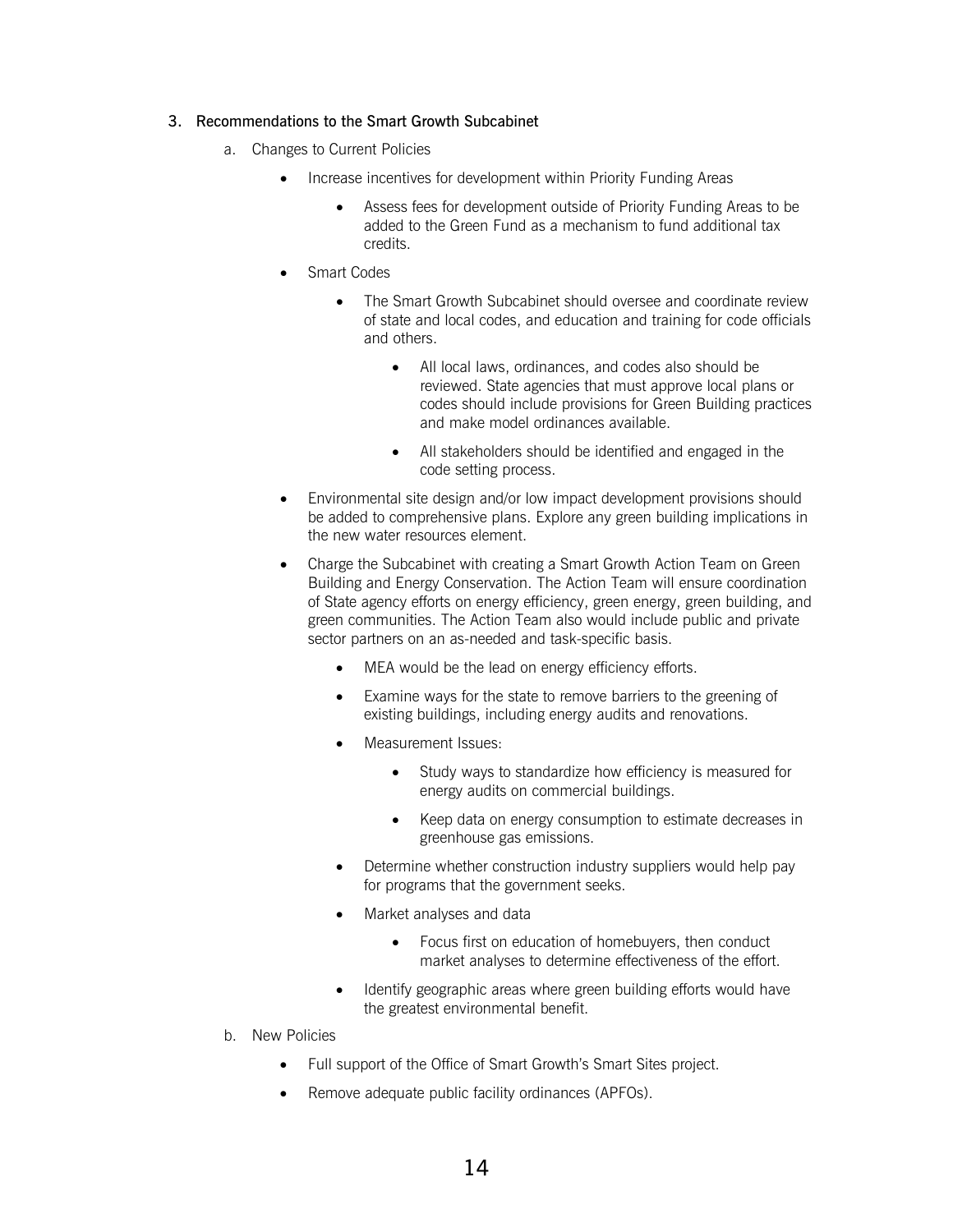- If used properly, an APFO can help to ensure that growth takes place in areas that can support and sustain development. However, many APFOs are currently serving (inadvertently or not) to deflect growth away from PFAs, where schools and infrastructure are at maximum capacity. So while it will be necessary to increase school and infrastructure capacities within some PFAs, it remains important to set standards for existing APFOs to achieve smarter, more predictable and more sustainable growth patterns across the State.
- Influence this with State funds or the removal of State funds.
- Examine the use of existing right-of-ways to support Transit-Oriented Developments (TODs).
- c. Training for Building and Government Professionals
	- Ensure that developers who are awarded contracts for projects within Priority Funding Areas have smart growth and sustainable development education or background.
	- Local building code officials should receive smart growth and sustainable development education and training.
- d. Public Outreach
	- Carry out a new education/outreach program on green building.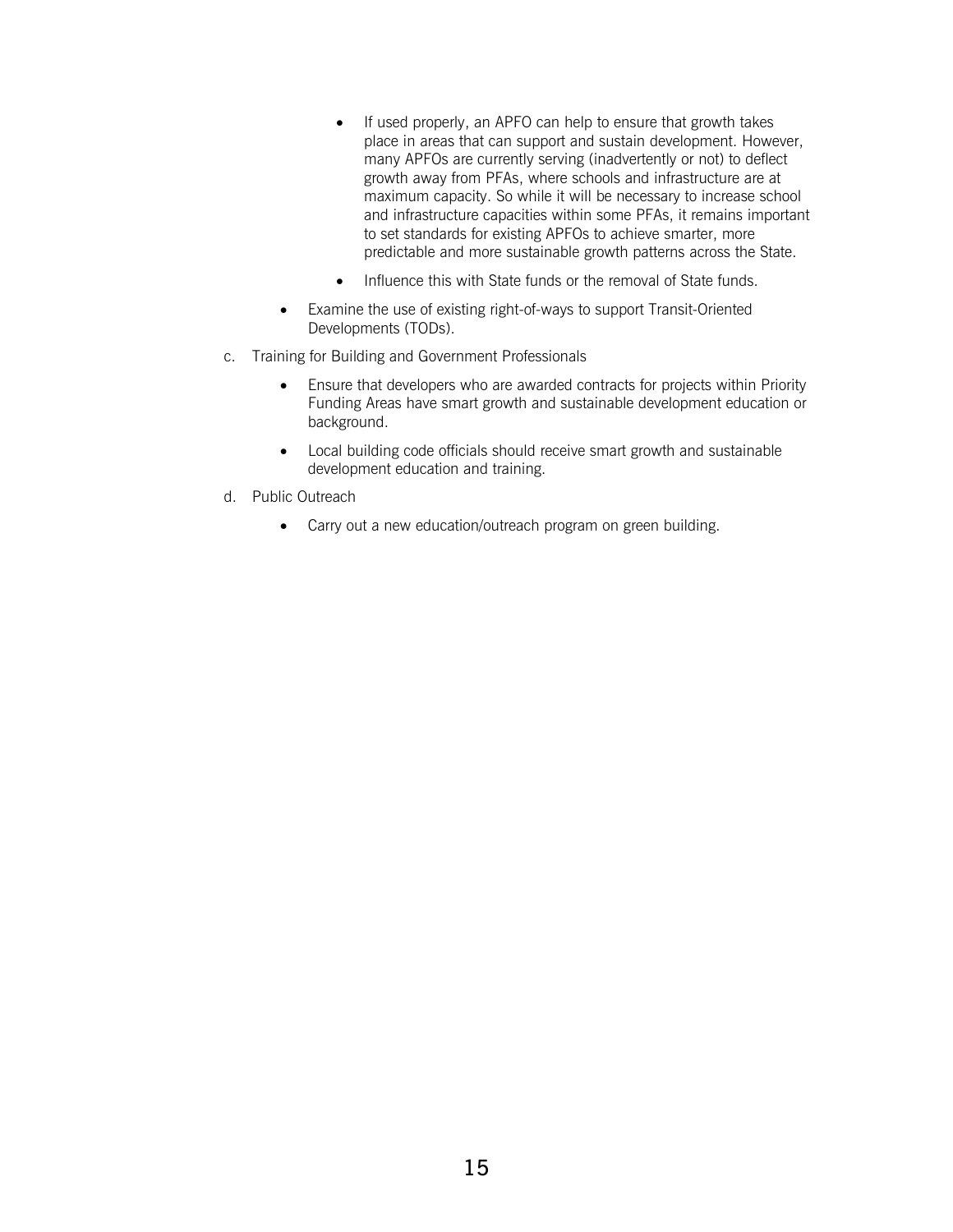#### 4. Recommendations to the Green Building Council

- a. Directives for the Green Building Council
	- State buildings (State-owned, State-leased, State-funded)
		- All State-owned or State-leased buildings should be built or renovated to LEED Silver or 2 Green Globes or equivalent with energy performance requirements to be determined by MEA in conformance with EmPOWER Maryland.
		- State building managers should employ green techniques to building and grounds maintenance.
		- Require all future State-funded public schools be built to LEED Silver or 2 Green Globes or equivalent with energy performance requirements to be determined by MEA in conformance with EmPOWER Maryland.
		- Full and accurate cost accounting should be employed to determine cost differentials in environmental design features for State-owned buildings by linking the capital expenditures to operation and maintenance costs.
			- Of the life cycle cost of a typical office building, two percent of the cost is construction and six percent is operation and maintenance. Of that two percent, case studies show that there is only a two percent "green premium" on average. That cost can be recovered through the energy savings associated with green building techniques and practices.
		- Recognize that a balance needs to be struck when working toward green building and energy efficiency standards when working with certain historic State owned structures.
		- Recognize that all State agencies must meet SB 267 (State Buildings Energy Efficiency and Conservation Act) which requires State agencies to save 5 percent of energy use by 2009 and 10 percent by 2010.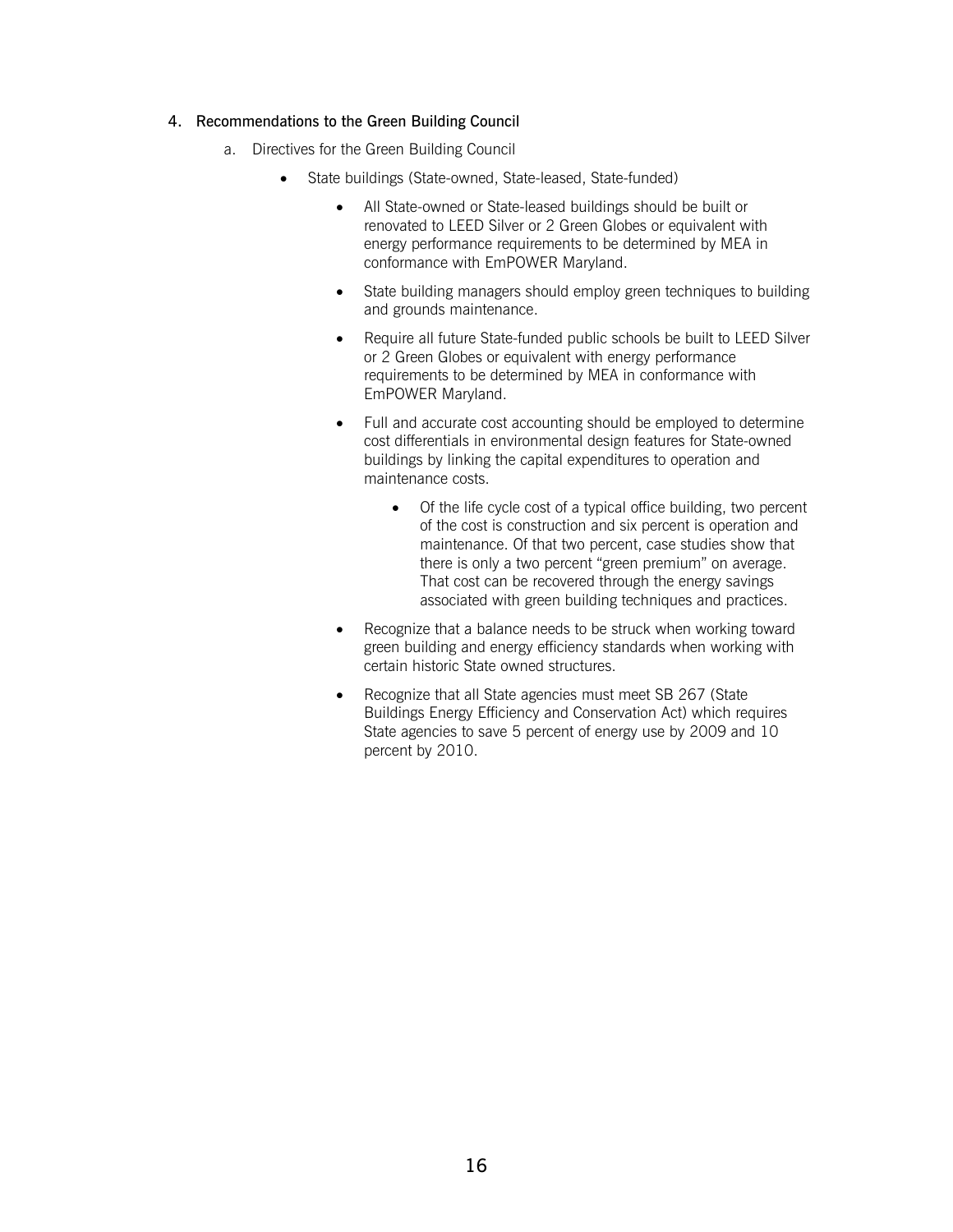# <span id="page-17-0"></span>Section III: Maryland's Green Building Efforts

Green building efforts are not new in Maryland. These have started and stopped over the last 15 years and have had various levels of impact. This section reviews Maryland's green building efforts to provide context for the Task Force's recommendations.

# Executive Orders

One of the first efforts was Governor William Donald Schaefer's Executive Order in 1993 to form a Governor's Subcabinet for Energy Management. One of the Subcabinet's duties was to promote and facilitate "the prudent and efficient use of energy and the practice of recycling among State agencies, private businesses, local governments, and the citizens of the State of Maryland." Although inactive since the fall of 1994, the Subcabinet helped spur interagency energy use policy coordination and research (Maryland State Archives, Defunct Independent Agencies website).

Green building efforts in Maryland began in earnest when Governor Parris Glendening issued three Executive Orders in 2001:

- [Water Conservation by State Agencies](http://www.dsd.state.md.us/comar/01/01.01.2001.06.htm). Set a 10% water use reduction goal for State agencies and required water conservation plans for State facilities.
- [Task Force on Energy Conservation and Efficiency](http://www.dsd.state.md.us/comar/01/01.01.2001.07.htm). Required the Task Force to set an energy reduction goal for Maryland and to develop a strategy to reach that goal.
- [Sustaining Maryland's Future with Clean Power, Green Buildings, and Energy Efficiency](http://www.dsd.state.md.us/comar/01/01.01.2001.02.htm). Created the Maryland Green Buildings Council to help "green" State facilities and practices. The Council was charged with creating a High Efficiency Green Buildings Program, evaluating progress towards meeting a Clean Energy Procurement Goal, developing a Greenhouse Gas Reduction action plan, and considering additional energy efficiency and sustainability issues, providing an annual report each year. The Council completed the "2001 Maryland Green Buildings Council Report," available at [http://www.dnr.state.md.us/ed/gbcr.pdf.](http://www.dnr.state.md.us/ed/gbcr.pdf) The report includes a description of the High Efficiency Green Buildings Program, which includes green design and construction criteria for all State owned and leased projects, including new buildings, renovations, and interior renovations.

# State Agency Programs

In addition to the Executive Orders, many State agencies have developed and implemented programs which provide technical and financial assistance, public outreach, and incentives to facilitate public demand for green building and renovation efforts in Maryland. Also, a few State agencies enforce laws that limit environmental impacts from buildings and development.

State agencies with programs most directly related to green building and renovation efforts include the Maryland Department of Planning (Office of Smart Growth, Maryland Historical Trust), Maryland Department of Natural Resources (DNR), DHCD, MDE, and MEA.

#### *Maryland Department of Planning—Maryland Office of Smart Growth*

Stronger smart growth efforts can facilitate green building by encouraging reuse of existing structures, building near existing transit infrastructure, and reducing the overall environmental impact from development. The Smart Growth Subcabinet was established by Governor Glendening in January 1998. The Subcabinet helps implement smart growth policy, recommending to the Governor changes in State law, regulations, and procedures needed to support the smart growth policy.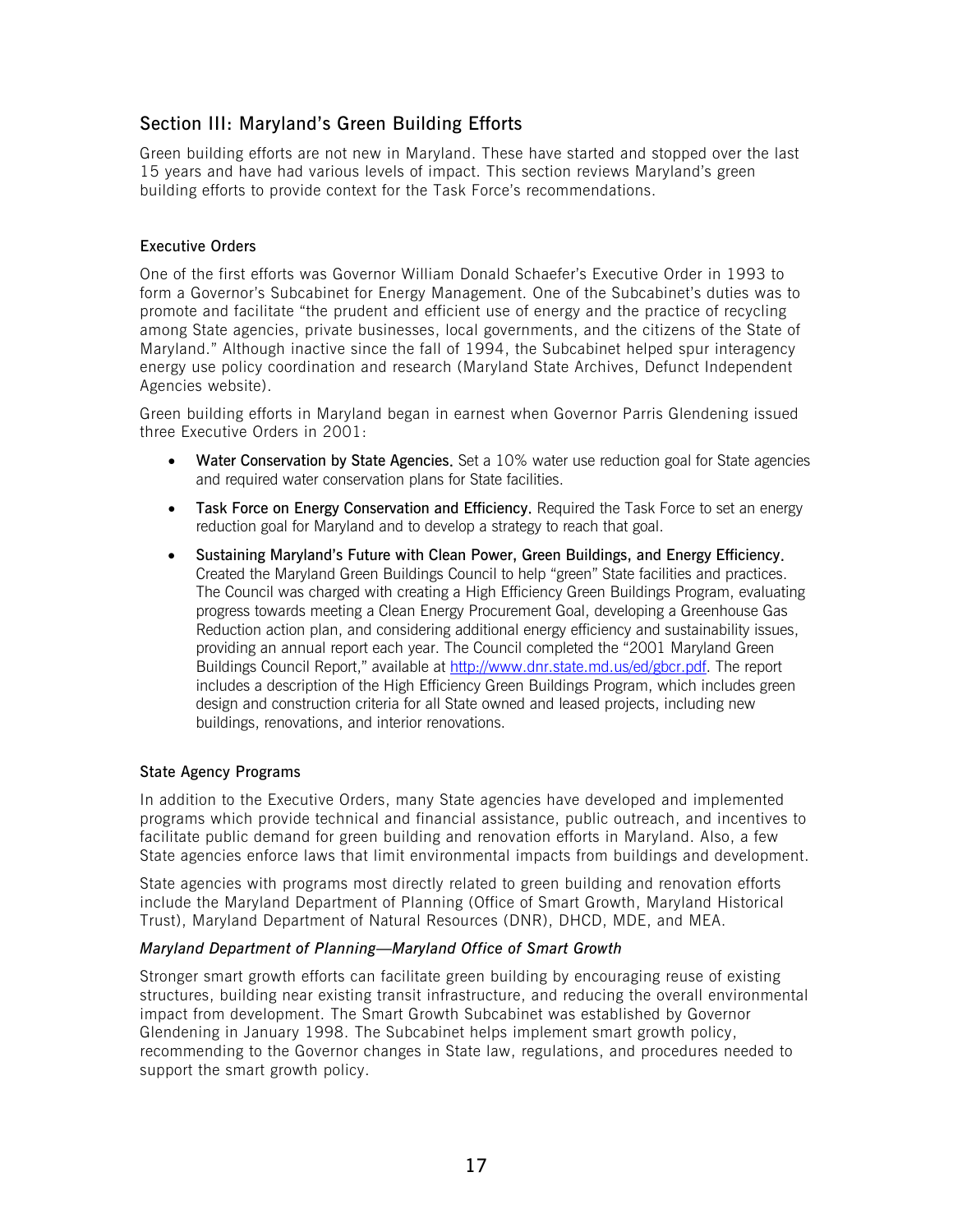In June 2007, Governor O'Malley directed the Smart Growth Subcabinet to review the State's existing smart growth programs and policies and develop a comprehensive, inclusive, forwardleaning strategy to more effectively spur and manage growth and conservation in Maryland.

The Office of Smart Growth, which develops and implements smart growth policies in Maryland, is part of the Maryland Department of Planning.

# *Maryland Department of Planning—Maryland Historical Trust*

Sustainability is not attainable without preserving, adapting, and rehabilitating the existing building stock. While green new construction is desirable, new construction – green or otherwise – still consumes significant amounts of resources and energy. It is important to understand that extending the useful life of the existing building stock – taking into account its massive embodied investment in energy and materials – is green practice in and of itself. In this regard, Maryland Historical Trust (MHT), Maryland's State historic preservation office, has been promoting green building practices since its inception in 1961. MHT is part of the Maryland Department of Planning.

One of the Trust's most popular and effective programs designed to assist with the rehabilitation of historic properties is the Heritage Structure Rehabilitation Tax Credit Program (RTC), which provides Maryland income tax credits equal to 20% of the qualified capital costs expended in the rehabilitation of a "certified heritage structure." Users of the commercial RTC are diverse, ranging from small business owners undertaking projects such as the rehabilitation of 331 Dover Street in Easton (two projects with retail activity on the first floor and rental residential above) to large development corporations rehabilitating historic sites with multiple buildings such as the Forest Glen project in Montgomery County.

Outcome measures for the RTC demonstrate its effectiveness in stimulating private investment in historic preservation activities across the State, with fiscal year 2007 figures showing that over \$102 million in construction activity has been leveraged by the State tax credit for commercial properties. As noted in the Final Report of the Governor's Task Force on the Heritage Structure Rehabilitation Tax Credit Program, the RTC generates an average return to the State of approximately \$1.02 during the first year after a project's completion, and \$3.31 within five years after project completion for every dollar of tax credit earned. Most importantly, tax credit assisted projects continue to promote community revitalization through the rehabilitation of historic commercial and owner-occupied residential properties. These benefits, coupled with the material and energy savings resulting from the "recycling" of historic buildings suggests that the relevance of the RTC to Maryland's smart growth and green building efforts will continue to intensify.

# *Maryland Department of Natural Resources*

DNR created the Environmental Design Program to advance the application of economically sound and environmentally sensitive building and site-design techniques. The program provides businesses, local governments and interested citizens with information and on-site technical assistance necessary to identify, implement and evaluate actions to enhance and restore natural resources in and around developed areas.

In addition to staff assistance, the Environmental Design Program provides a website at <http://www.dnr.state.md.us/ed>with an overview of green building, case studies of local and State government efforts, a directory of architects and engineers, guidance for property owners, contact information for technical and financial assistance, and other resources. The program also created the Green Building Network. The network brings together interested citizens and professionals working in the field of environmental design. The lead role on the network has since been turned over to the Green Building Institute because of increasing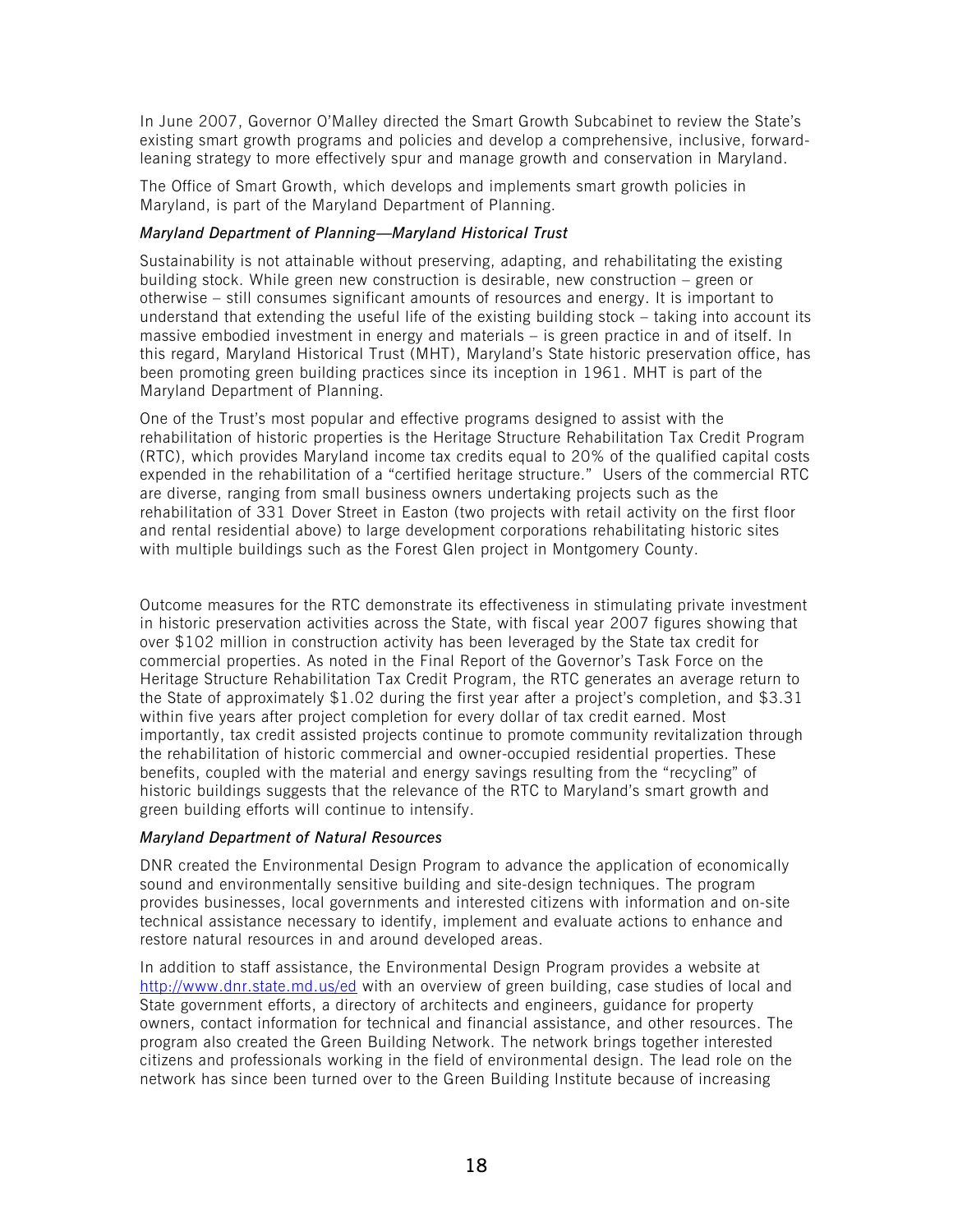interest and staff limitations at DNR. More information can be found at: [www.greenbuildinginstitute.org/GBN.html](http://www.greenbuildinginstitute.org/GBN.html)

As part of its reorganization, DNR created the Office for a Sustainable Future in August 2007. The office works to gather information, analyze trends, develop sustainability plans, coordinate actions, and measure results under the BayStat and StateStat efforts. The Environmental Design program was moved under the new office.

### *Maryland Department of Housing and Community Development*

The mission of the Department of Housing and Community Development (DHCD) is to "work with partners to finance housing opportunities and revitalize great places for Maryland citizens to live, work and prosper." As an early proponent of smart growth, DHCD understands that sustainable development, including green building, is a key component in the creation and preservation of affordable/workforce housing that is available within vibrant, thriving, and healthy communities. DHCD carries out its mission by providing financing to multifamily rental housing projects, offering fixed-rate mortgages to first-time homebuyers along with other sustainable homeownership programs, and innovative and effective neighborhood revitalization programs that include technical assistance and training. Also, DHCD houses the State's building codes administration. These activities are described briefly below. Additional information about DHCD is available at [www.dhcd.state.md.us](http://www.dhcd.state.md.us/) or [www.mdhousing.org.](http://www.mdhousing.org/)

DHCD's Multifamily Housing Development Program annually funds the new construction or renovation of approximately 2,700 affordable rental housing units throughout the State. Through its selection process, DHCD promotes projects that demonstrate energy efficiency and sustainable building practices by providing significant incentives through its funding selection process. These incentives will be augmented in 2008 and will include a proposed base level of energy efficiency and sustainable features expected to be achieved by all projects receiving State funding.

DHCD's Single Family Homeownership Programs provide mortgage funds to create statewide homeownership opportunities for income-qualified, first-time homebuyers and for persons with disabilities, and include programs to assist with homeownership preservation. Most single family mortgages are provided to households purchasing an existing home in an existing community. Financing for new construction is minimal and is limited to homes located in Priority Funding Areas (PFAs), as defined by the State.

DHCD's Single Family Special Loans Programs provide financing for rehabilitation and weatherization home modifications that improve basic livability and increase energy conservation for low- and moderate-income households. These programs also meet other unique housing needs including financing for lead paint hazard reduction.

DHCD's Division of Neighborhood Revitalization supports community revitalization activities that protect and improve neighborhood resources, maintain and enhance existing residential and commercial structures, and provide adequate public facilities and infrastructure. In addition, the Division houses approximately 12 technical and financial assistance programs that provide local nonprofit and municipal leaders with access to a range of community revitalization and development resources that help them leverage new public and private investment for a range of priority smart growth initiatives including:

- improving basic infrastructure;
- creating new small businesses and housing opportunities where infrastructure already exists;
- rejuvenating traditional business districts and cultural amenities;
- reusing historic sites for new community uses:
- upgrading parks and playgrounds;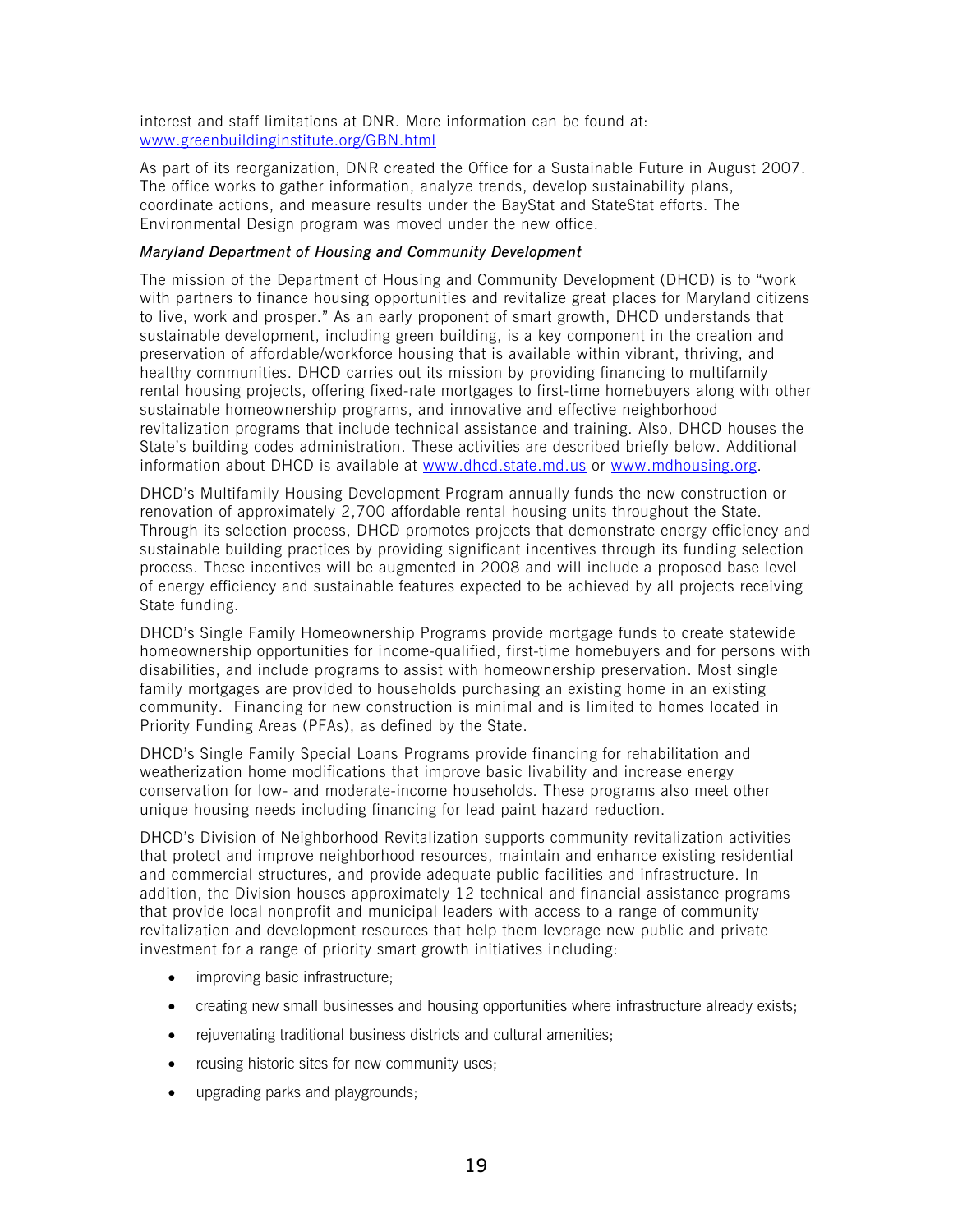- providing supportive social services; and
- building family assets.

The Division's Catalyst Training Academy provides training and education on new building codes, green building adaptability and related topics to local and State government agencies, builders and developers, community development corporations, architects, construction managers, homebuyers, and homeowners. Training sessions on green building techniques are currently being added to the Catalyst 2008 calendar.

DHCD's Maryland Codes Administration helps to ensure that buildings erected in Maryland meet applicable standards for health and safety. Maryland's building codes law is called the Maryland Building Performance Standards (MBPS). It requires each local jurisdiction in Maryland to use the same edition of the International Building Code (IBC) and the International Residential Code (IRC). The State has modified the IBC and the IRC to coincide with other Maryland laws.

The 2006 International Energy Conservation Code (2006 IECC) is now part of the MBPS and therefore applies throughout the State of Maryland. The option exists for local jurisdictions to amend the MBPS, but they can only make the energy code (i.e., the 2006 IECC) more stringent, not less stringent. Local jurisdictions enforce the codes – the State does not.

The IECC is developed and updated every three years by the International Code Council (ICC). Approximately six months later, Maryland adopts the most updated ICC codes, following State administrative procedures. The U.S. Department of Energy (DOE) provides software that supports the IECC and this simplifies its use. This software is called RES*check* for residential property and COM*check* for commercial property and can be downloaded at the DOE web site at no cost.

A majority of the Maryland building code permit administrations (i.e., the local jurisdictions that issue building permits) require that a certificate printed from the software be provided with building plans and specifications. In addition to the use of RES*check* to determine code compliance, the 2006 IECC indicates that local jurisdictions are allowed to accept Home Energy Rating System (HERS) ratings as proof of compliance. HERS raters are typically more knowledgeable and experienced with energy consumption modeling and building science than local code inspectors and the ratings can offer far more information about energy consumption than RES*check*. Several jurisdictions have other compliance certificate requirements, but they must meet or exceed the IECC requirements.

Maryland, by adopting the 2006 IECC, is being proactive in conserving energy through building design. It is important to keep in mind, however, that the general building codes are designed to establish minimum requirements relating to public health, safety and general welfare. Designing buildings for sustainable or green construction is to design beyond this minimal code.

# *Maryland Department of the Environment*

A number of MDE regulations and programs (and a few DNR-administered programs), many implemented at the local level, help to reduce the environmental impact of new development, leading to greener building. These include protection and mitigation requirements for wetlands and forests, stormwater management regulations, critical area requirements, soil erosion controls, and wetland and riparian buffer requirements, among many other restrictions. The most recent change is MDE's development of new stormwater regulations to implement the Stormwater Management Act of 2007.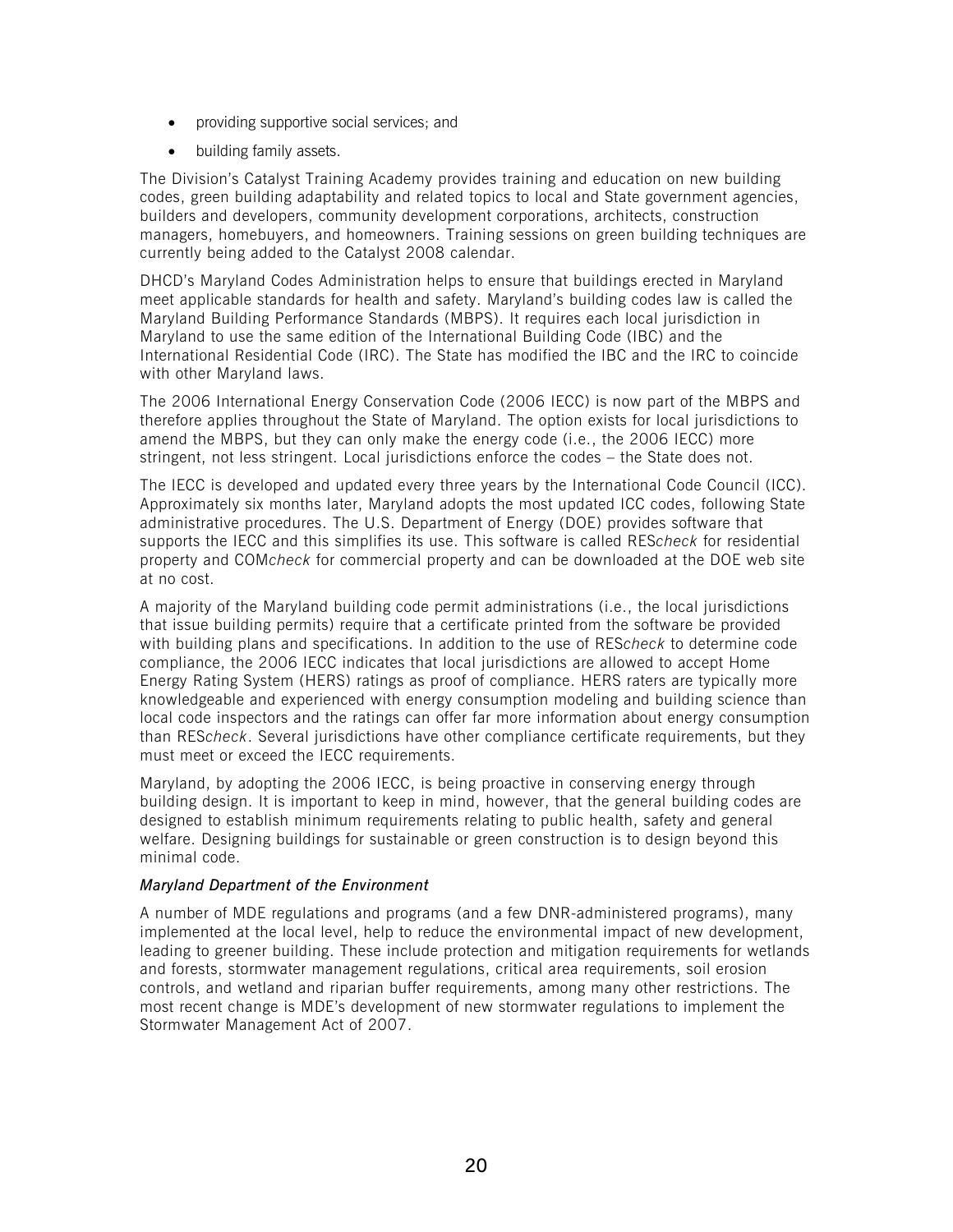### *Maryland Energy Administration*

MEA provides technical and financial assistance to local and State government, commercial builders, nonprofit organizations, and (to a lesser degree) homeowners for the use of renewable energy, energy efficiency and conservation retrofits, and green building efforts. To accomplish this, MEA administers a variety of programs.

The Green Building Tax Credit was created by the Maryland General Assembly in 2001 (HB8) and was administered by MEA. The tax credit allocated \$25 million to promote green building practices in Maryland. The tax credit is worth up to 8% of the total cost (hard and soft costs of construction) of the building. By the end of 2005, all of the funds allocated had been committed. Examples of projects that used the tax credit include:

[The Natty Boh Building,](http://www.energy.state.md.us/programs/commercial/greenbuilding/images/natty_boh.pdf) Rehabilitated mixed-use, Baltimore City

The National Bohemian (Natty Boh) Building was the first building to use the Maryland Green Building Tax Credit. The building is named according to its use in previous years as the brewery of National Beer. The ten-story, 200,000 square foot tower was rehabilitated to house a small storage facility, as well as residential, office, and retail space. The Natty Boh Building used \$1.2 million of the Green Building tax credit. Notably, this project also received State and federal Rehabilitation Tax Credits. In this respect, the project is a model of how historic preservation and green building practices can be complementary approaches to successful building rehabilitation.



[Century Engineering,](http://www.energy.state.md.us/programs/commercial/greenbuilding/images/century.pdf) New office space, Hunt Valley

Century Engineering used \$456,000 of the tax credit to construct its headquarters in Hunt Valley. The building is 58,000 square feet.

Other projects funded by the tax credit were [Eastern Village](http://www.energy.state.md.us/programs/commercial/greenbuilding/images/eastern_village.jpg)  [CoHousing](http://www.energy.state.md.us/programs/commercial/greenbuilding/images/eastern_village.jpg) (Rehabilitated multi-unit residential in Silver



Spring), [Village Crest Retail](http://www.energy.state.md.us/programs/commercial/greenbuilding/images/village_crest.jpg) (New retail and office space in Ellicott City), [Bowie Corporate](http://www.energy.state.md.us/programs/commercial/greenbuilding/images/bowie_center_sm.jpg) [Center](http://www.energy.state.md.us/programs/commercial/greenbuilding/images/bowie_center_sm.jpg) (New office space in Bowie), [Waverly Gardens](http://www.energy.state.md.us/programs/commercial/greenbuilding/images/waverly_gardens.jpg) (Multi-unit senior housing in Woodstock), [Waterview Overlook](http://www.energy.state.md.us/programs/commercial/greenbuilding/images/waterview.jpg), (New multi-unit residential in Baltimore City), [Tower Oaks](http://www.energy.state.md.us/programs/commercial/greenbuilding/images/tower_oaks.jpg) (New hotel, fitness center, offices, and multi-unit residential in Rockville), [Manekin](http://www.energy.state.md.us/programs/commercial/greenbuilding/images/manekin.jpg) (New office space in Columbia), [Eldersburg Main Street](http://www.energy.state.md.us/programs/commercial/greenbuilding/images/eldersburg.jpg) (New retail in Eldersburg), Icehouse Center (Rehabilitated office space in Baltimore City), [Village West](http://www.energy.state.md.us/programs/commercial/greenbuilding/images/charles_village_west.jpg) (New mixed-use in Baltimore City), [Annapolis Junction](http://www.energy.state.md.us/programs/commercial/greenbuilding/images/annapolis_junction.pdf) (New office space in Annapolis), and [Captain's Galley](http://www.energy.state.md.us/programs/commercial/greenbuilding/images/captains_galley.jpg) (New multi-unit residential in Crisfield).

Eligibility requirements fall into three categories: building type, building location, and the extent to which the building meets green building standards:

Building Type. Eligible buildings must be located in Maryland and be primarily non-residential with at least 20,000 square feet of interior space, and/or a residential multi-family building with at least 12 dwelling units, containing at least 20,000 square feet.

- Building Location. New construction must be located on a qualified brownfields site or located in a PFA and not on wetlands. In the case of rehabilitation, the structure must be located in a PFA or the rehabilitation cannot be an increase of more than 25% in the square footage of the original building size.
- Green Building Standards. For both new construction and rehabilitation, buildings must meet certain levels for energy efficiency, have a Leadership in Energy and Environmental Design (LEED) rating of Silver or better, and meet criteria for two of the following credits in the LEED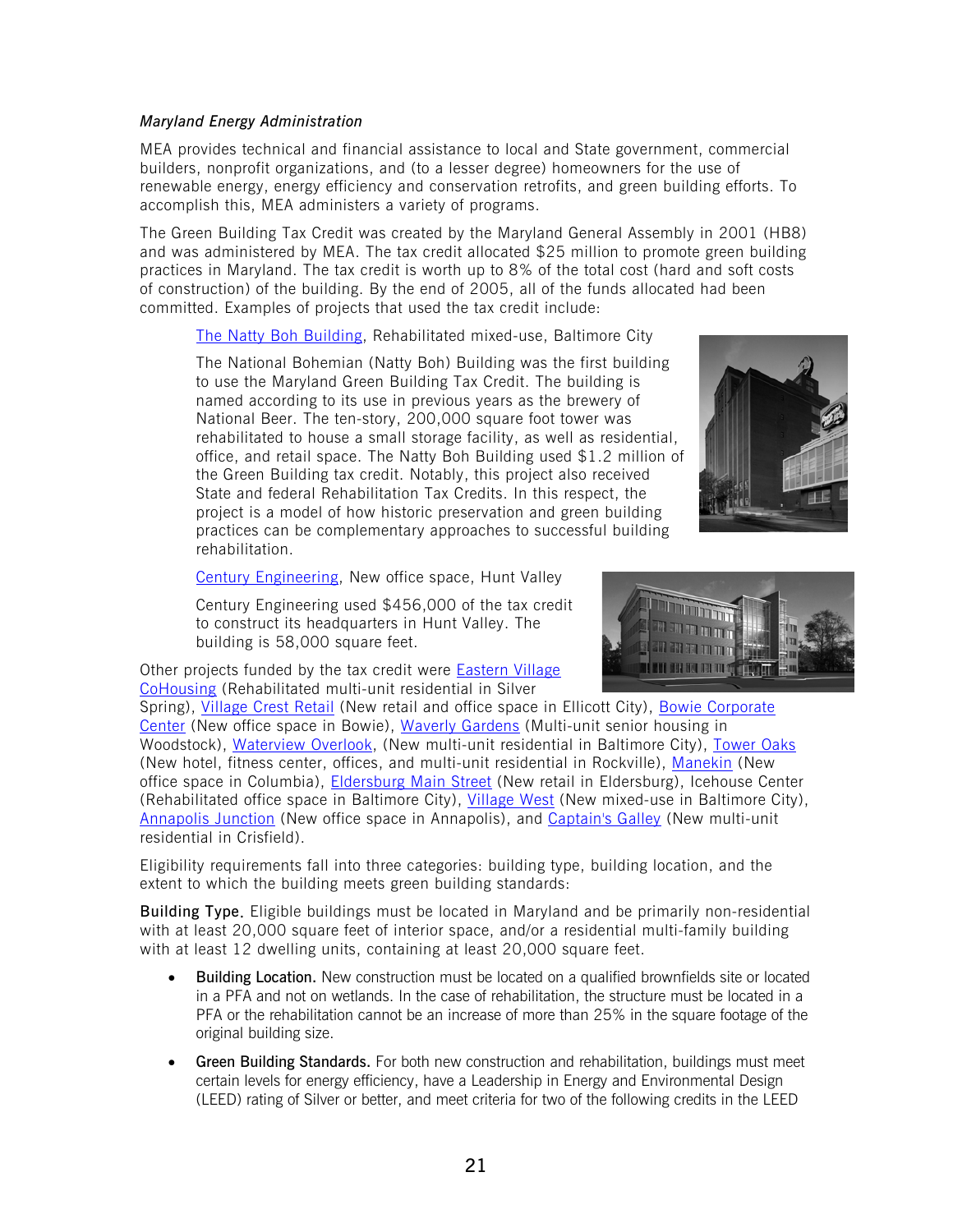rating system: light pollution reduction, water use reduction (water efficiency), and construction waste management. Note that other rating systems, such as Green Globes, did not exist when the Green Building Tax Credit was first established.

MEA has administered the Community Energy Loan Program (CELP) since 1989. CELP provides local governments and nonprofit organizations in the State the opportunity to reduce their operating expenses by identifying and installing energy conservation improvements. CELP allows borrowers to use the cost savings generated by the improvements as the primary source of revenue for repaying the loans. Originally funded with \$3.2 million in seed money, CELP funds approximately \$1.5 million in new projects each fiscal year.

To date, CELP has achieved the following (Source: Ely Jacobsohn, MEA, December 2007):

- 56 loans (approximately \$14 million) to 31 non-profits and 25 local governments (including 20 public school systems).
- Total energy savings of 101,000 MMBTU (million BTUs).
- Total cost savings of \$3.7 million per year.
- Average loan \$254,669, average payback of 3.84 years, average interest rate of 2.5%.

MEA also administers the State Agency Loan Program (SALP) which provides zero-interest loans to State agencies for energy conservation projects. The program requires that projects be cost effective since the savings generated by the improvements are the source of funds to repay loans. The loans can be used for technical assistance studies, design, construction, and fees for special services. The program was capitalized between fiscal 1991 and 1996 with \$3 million in Energy Overcharge Restitution Trust funds. The funds are also used to supplement Energy Performance Contracts (EPCs). EPCs are agreements between the State and a contractor in which the contractor installs energy saving technologies in State facilities. The State repays the contractor with the savings achieved by using the energy saving technologies.

SALP has achieved the following as of August 2007 (Source: Ely Jacobsohn, MEA, December 2007):

- 61 zero-interest loans, totaling \$16.5 million, to State agencies since 1991 (on average, three loans each fiscal year).
- Estimated avoided energy costs of \$2.76 million each year.
- In fiscal year 2007, SALP has funded projects that are expected to reduce State agency energy consumption by 5.4 billion BTUs and should avoid \$103,998 in energy costs each year.
- The fiscal year 2007 SALP energy reductions are equivalent to eliminating 1,120 tons of carbon dioxide, 16,000 tons of sulfur dioxide, and 5,600 tons of nitrogen oxides from Maryland power plants each year.

MEA has administered the Solar Energy Grant Program since 2005. This program provides funding for a portion of the cost to install certain qualifying solar energy systems:

- Solar water heating property: 20% of system costs, \$2,000 maximum.
- Residential photovoltaic property: 20% of system costs, \$3,000 maximum.
- Nonresidential photovoltaic property: 20% of system costs, \$5,000 maximum.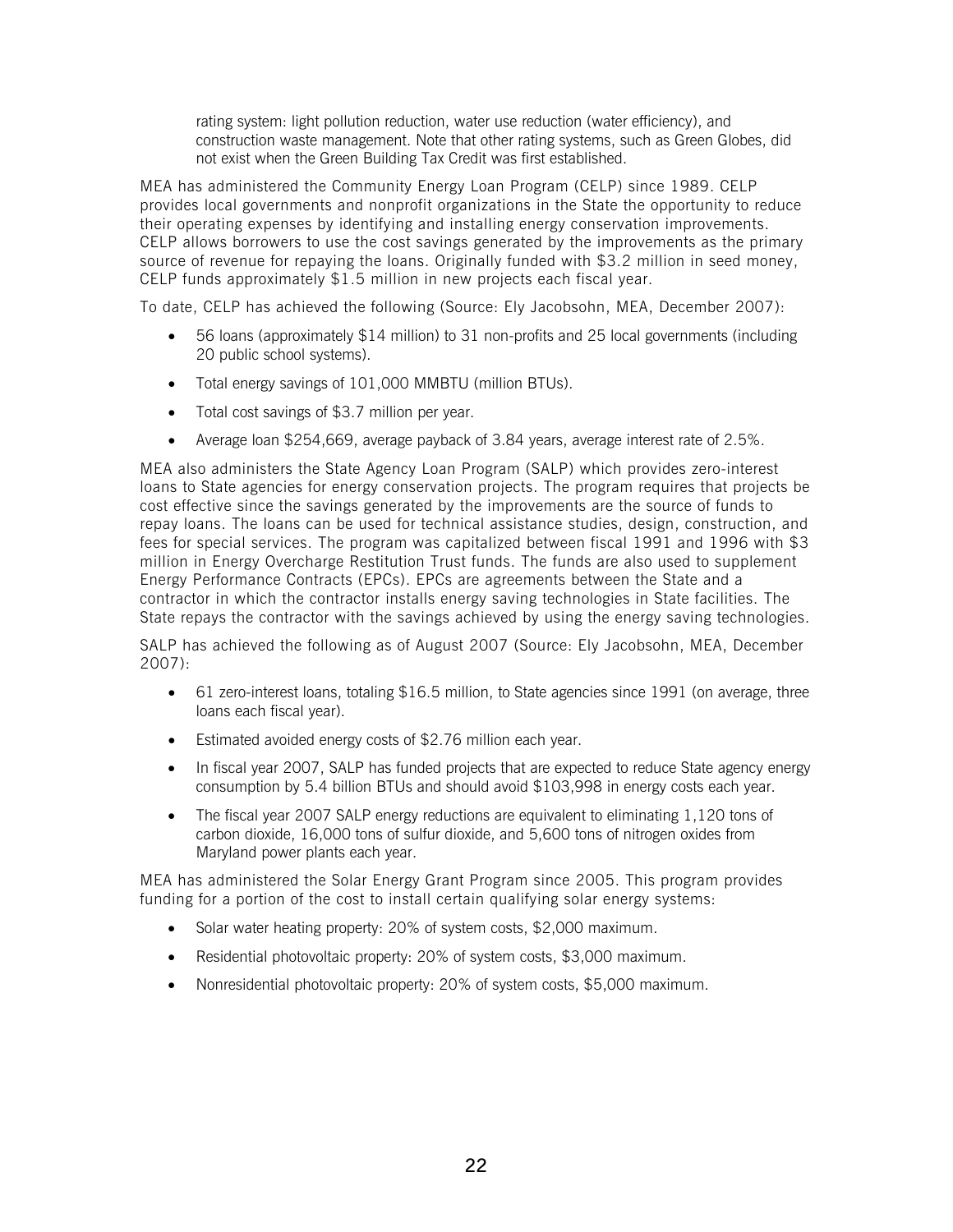# <span id="page-23-0"></span>Section IV: Other Green Building Efforts and Initiatives

This section provides a sampling of green building policies and programs implemented by county and other local governments in Maryland as well as activities taking place in other states. In addition to providing ideas for green building efforts, this section demonstrates that green building and sustainable development activities are increasing not only in Maryland, but also around the country.

# Local Green Building Initiatives

Some notable local government green building initiatives in Maryland include efforts by Anne Arundel, Baltimore, Montgomery, and Howard Counties, Baltimore City, and the City of Gaithersburg.

# *Anne Arundel County*

In 2002, the Anne Arundel County Commission passed Resolution 27-02. This resolution seeks LEED Certification by using green building techniques and practices in the implementation of County capital improvement projects. These projects aim to maximize energy efficiency and resource conservation techniques in county-owned buildings and encourage the private sector to voluntarily use environmentally sensitive design in new development.

# *Baltimore County*

The Baltimore County Council passed a Green Building Tax Credit bill in 2006. Bill 85-06 defers 100% of county property taxes on commercial buildings that receive and can document a LEED Silver rating. The credit is good for ten years and \$5 million has been set aside for the credit. No buildings have applied for the tax credit yet but the county has been contacted by several interested parties.

# *Montgomery County*

Montgomery County passed a law in 2006 requiring certain non-residential and multi-family residential buildings to meet green building standards. Bill 17-06 states that new buildings and renovations/rehabilitations with at least 10,000 square feet of gross floor area need to achieve particular LEED ratings as follows:

- A building that receives public funding for at least 30% of the cost of its construction or modification must be built to LEED Silver standards.
- Private buildings must be built to LEED Certification standards.
- The law allows the county to employ or verify equivalent standards to LEED.

# *Howard County*

In 2007, Howard County Executive Ken Ulman instituted a Green Building Initiative. The goal of the initiative is to make the county a model green community through implementation of sustainable development and energy efficiency practices. The effort addresses both private and public sector growth and rehabilitation.

In July 2007, the County Council passed Bill No. 47-2007. The bill establishes green building standards for public and private buildings in Howard County and will take effect in July 2008. The bill stipulates that new publicly funded buildings (30% or more county funding) larger than 10,000 square feet must attain a LEED Silver rating and new private buildings larger than 50,000 square feet must attain a LEED Certified rating.

The County Council also adopted initiatives focused on the private sector as well. The Council passed Bill No. 48-2007 to create a Green Neighborhood Allocation and Resolution No. 90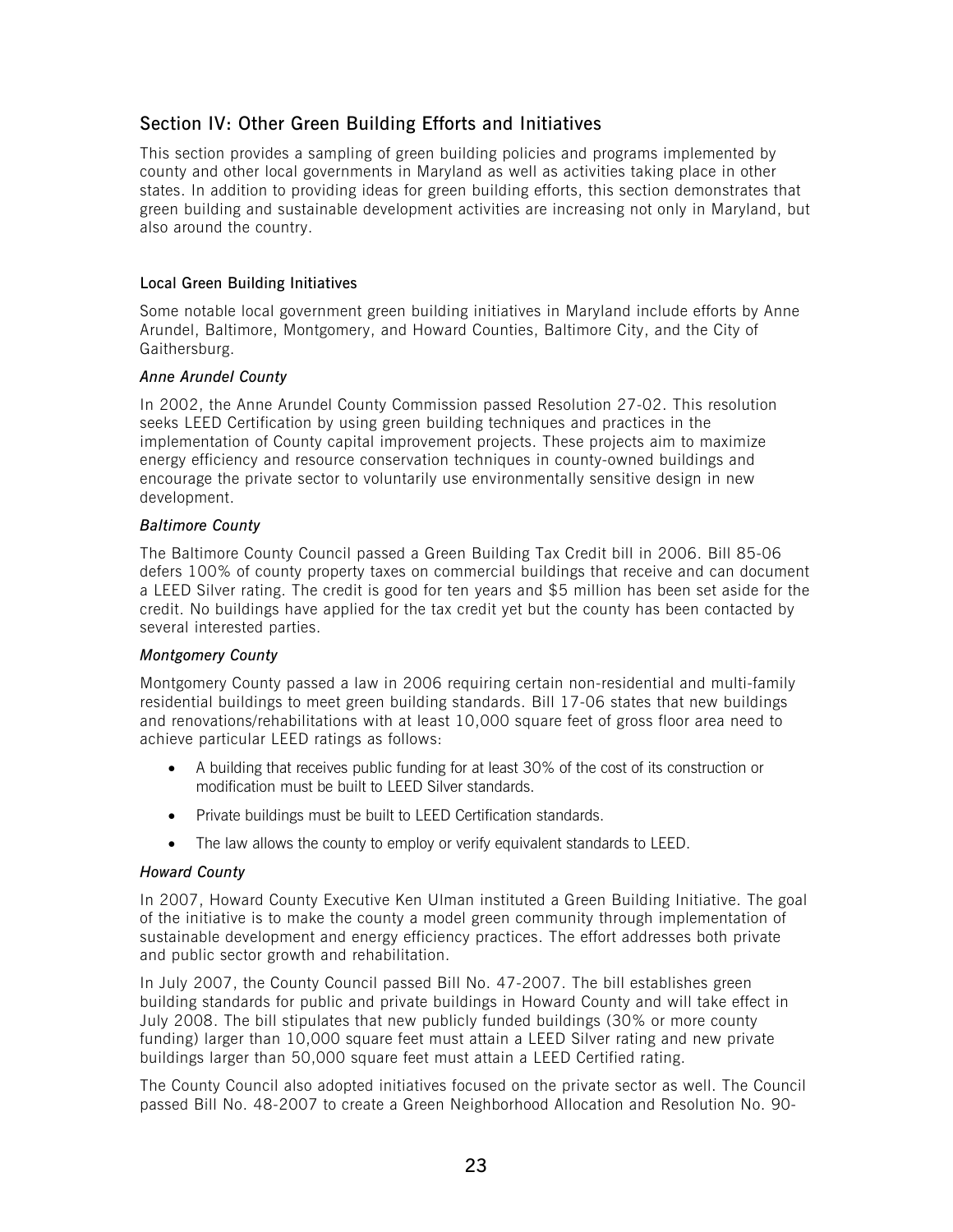2007 to adopt a Housing Unit Allocation Chart for fiscal year 2008 that contains 100 Green Neighborhood Allocations. Resolution No. 116-2007, adopted in October 2007, creates a Green Neighborhood Checklist that provides a list of options to create a Green Neighborhood Site and Home.

The County, aware of the impact of the Maryland Green Building Tax Credit, wanted to incentivize green building locally through financial means as well. Bill 49-2007, passed in July 2007 and effective in July 2008, establishes tax credits for green building. For new construction, a five-year tax credit establishes discounts of 25%, 50%, and 75% for new LEED Silver, Gold, and Platinum buildings respectively. For any existing building that meets LEED Silver, Gold, or Platinum there is a three-year tax credit for 10%, 25%, and 50% respectively. Buildings can receive the three-year tax credit after the completion of the fiveyear credit if the building is re-commissioned and receives a LEED-Existing Building certification.

# *Baltimore City*

The Baltimore City Council created a task force on "Sustainable Buildings Guidelines and Standards for Public and Private Construction and Rehabilitation Projects". Their final report was published in April 2006. The report, which includes short-term goals and long-term recommendations, focuses on green building and sustainable communities. Short-term goals for the public sector included creating an Office of Sustainability within the Baltimore City Department of Planning, ensuring that new City projects were built to the LEED Silver Rating, use of green building practices (where practicable) for Minor City Projects, and use of green building practices in 5% Net Present Value City Funded Projects. Short-term goals for the private sector included developer incentives and ensuring that the market establishes Green Zones. The final short-term goal was to develop a Green and Healthy Housing Program by stabilizing the housing stock. Long-term recommendations included:

- identifying sustainable sites;
- studying and planning for water conservation, use, and management:
- addressing green transportation issues and energy conservation;
- ensuring clean air;
- ensuring a certain level of material resource conservation; and
- creating Sustainable Development Communities.

In August 2007, Baltimore City passed Ordinance 07-0602 requiring all commercial buildings greater than 10,000 square feet to be certified at the LEED Silver level by July 2009 (i.e., the beginning of fiscal year 2010)

<http://legistar.baltimorecitycouncil.com/detailreport/?key=3289>.

The City also passed Ordinance 07-0582, which transformed the Commission on Resource Conservation and Recycling into the Commission on Resource Sustainability; <http://legistar.baltimorecitycouncil.com/detailreport/?key=3257> and Ordinance 06-0506, establishing the Baltimore City Office of Sustainability; <http://legistar.baltimorecitycouncil.com/detailreport/?key=3096>. A director has been named.

# *City of Gaithersburg*

The City of Gaithersburg's Green Building Initiative promotes green building education and training, incorporates green building in municipal projects, and promotes green building in private development projects.

Gaithersburg created a Green Building Incentive Program to ensure that any recommendations made through their initiative would be supported by the private sector. If a project obtains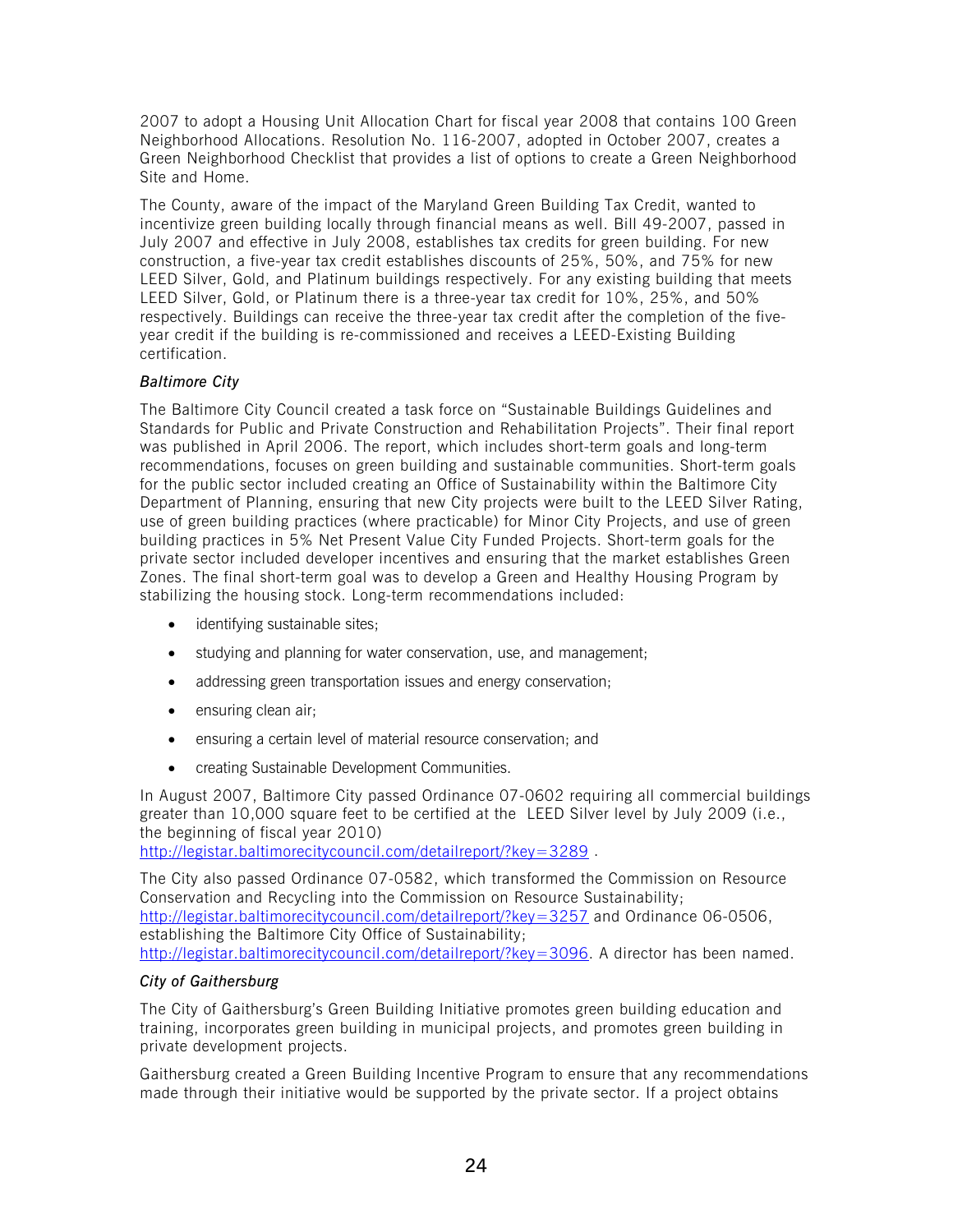LEED certification there is a discount on building permit fees according to the level of certification. For buildings that met LEED Platinum Certification there is a 50% reduction in the building permit fee. For LEED Gold, a 40% reduction; LEED Silver, a 30% reduction; and LEED Certified, a 20% reduction.

# Green Building Initiatives in Other States

### *California*

In response to Executive Order D-16-00, the California Sustainable Building Task Force prepared a report, *Building Better Buildings: A Blueprint for Sustainable State Facilities [1](#page-34-1)*, which recommends strategies to incorporate sustainable building practices into the development of State facilities, including leased property.

In 2003, the task force issued a progress report, *Building Better Buildings: An Update on*  State Sustainable Building Initiatives<sup>[2](#page-34-2)</sup>, on the state's sustainable building efforts and listed the following accomplishments:

- Built the first LEED Gold state-owned office building in the country, the Education Headquarters Building, which saves taxpayers \$500,000 a year in energy costs.
- Provided funding and technical assistance to support the work of the Collaborative for High Performance Schools, which led to the construction of 13 high performance schools.
- Incorporated sustainable building performance standards in over \$2 billion of state construction and renovation contracts.
- Finalized the most comprehensive economic analysis of green building developed to date, *The Costs and Financial Benefits of Green Building[3](#page-34-2)*, which demonstrates that sustainable building is cost-effective.

California originally used their own green building standards, referred to as Tier 1 and Tier 2 Energy Efficiency. Tier 1 contained mandatory requirements, and Tier 2 contained additional but voluntary standards. Vaguely worded and overly prescriptive specifications made implementation of these standards difficult and prevented participation from some interested parties. After three years of struggling to create an effective program with homegrown standards, California decided to use LEED.

In December of 2004, Governor Arnold Schwarzenegger signed Executive Order S-20-04, which required green building certification for new state buildings and state buildings undergoing significant renovation. One of the most successful green state buildings in California is the Capital Area East End Complex in Sacramento, which was the largest state building project in California history. As a result of incorporating green building design techniques, it saves approximately \$400,000 a year in energy costs.

#### *New York*

Legislation passed in 2000, Part II of Chapter 63 of the Laws of 2000, established a Green Building Tax Credit against business and personal income taxes. The program provides tax credits to owners and tenants of large commercial and residential buildings and tenant spaces which meet certain "green" standards focused on energy efficiency, indoor air quality, and other environmental impacts.

To date, seven buildings have been issued Credit Component Certificates. Two examples of buildings that used the tax credit are:

1400 5th Avenue, New York City, 1400 5th Avenue, LLC and Full Spectrum Building and Development. Condominium. Tax credit of \$1.7 million. The project

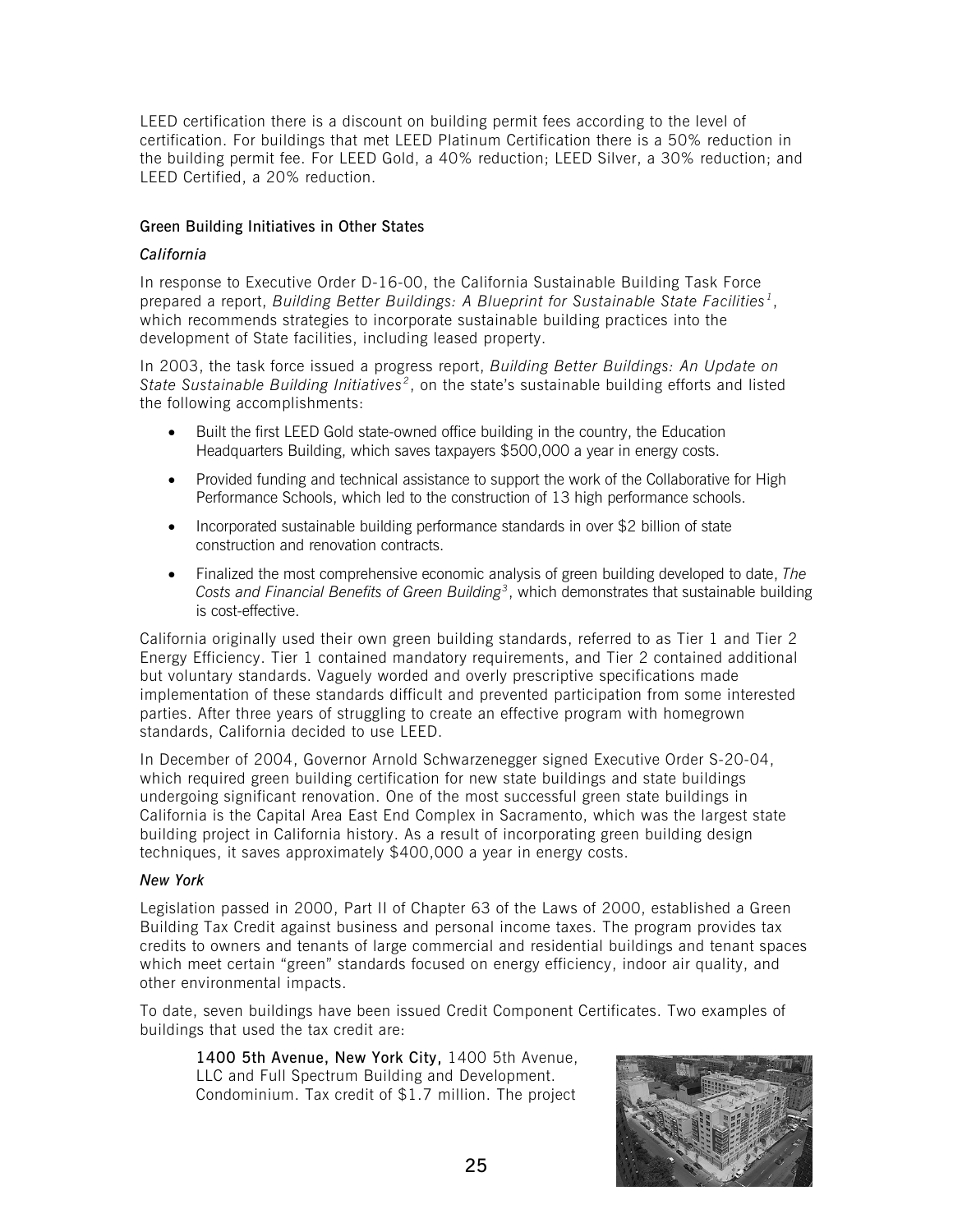promoted the co-location of retail and housing in Harlem. The development covers 225,000 square feet, including 30,000 square feet of retail space. For more information, go to [www.1400on5th.com.](http://www.1400on5th.com/)

959 8th Avenue, New York City, Hearst Communications, Inc. Office Building. Tax credit of \$5 million. The project is a major addition to the existing Hearst building. The preexisting six-story Hearst Magazine Building was built in 1928 and landmarked in 1988. The renovation required approval by the City's Landmarks Preservation Committee. For more information, go to **www.hearstcorp.com/tower/**.

Other projects receiving the State's tax credit included 625 Broadway in Albany, 20 River Terrace in Battery Park City, Octagon Park at 888 Main Street on Roosevelt Island, One Bryant Park, and the Goldman Sachs Building in Battery City Park.



Eligible buildings (not on freshwater or tidal wetlands requiring a

state or federal permit) include hotels and office buildings having at least 20,000 square feet of interior space, residential multi-family buildings (at least 12 units) having at least 20,000 square feet of interior space, residential multi-family buildings (at least 2 units) with at least 20,000 square feet of interior space (provided at least 10,000 square feet is under construction or rehabilitation in any single phase), or any combination of those mentioned above.

There are six different credit components for which the taxpayer might be allowed a credit. Each credit component has its own requirements, a formula for calculating the amount of the credit, and a cap. A taxpayer might be allowed one or more of these components, with certain restrictions. The components are listed below:

- Whole Building credit component (owner or tenant)
- Base Building credit component (owner)
- Tenant Space credit component (owner or tenant)
- Fuel Cell credit component
- Photovoltaic Module credit component
- Green Refrigerant credit component

The statute also lists specific eligibility requirements, covering the categories listed below:

- Energy use:
	- New construction. No more than 65% of energy use allowed under the New York State Energy Conservation and Construction Code.
	- Rehabilitation. No more than 75% of energy use allowed under The New York State Energy Conservation and Construction Code.
	- Other standards set by the New York Department of Environmental Conservation in effect at the time placed in service.
- Compliance with existing regulations
- Indoor air quality
- Mechanical plant commissioning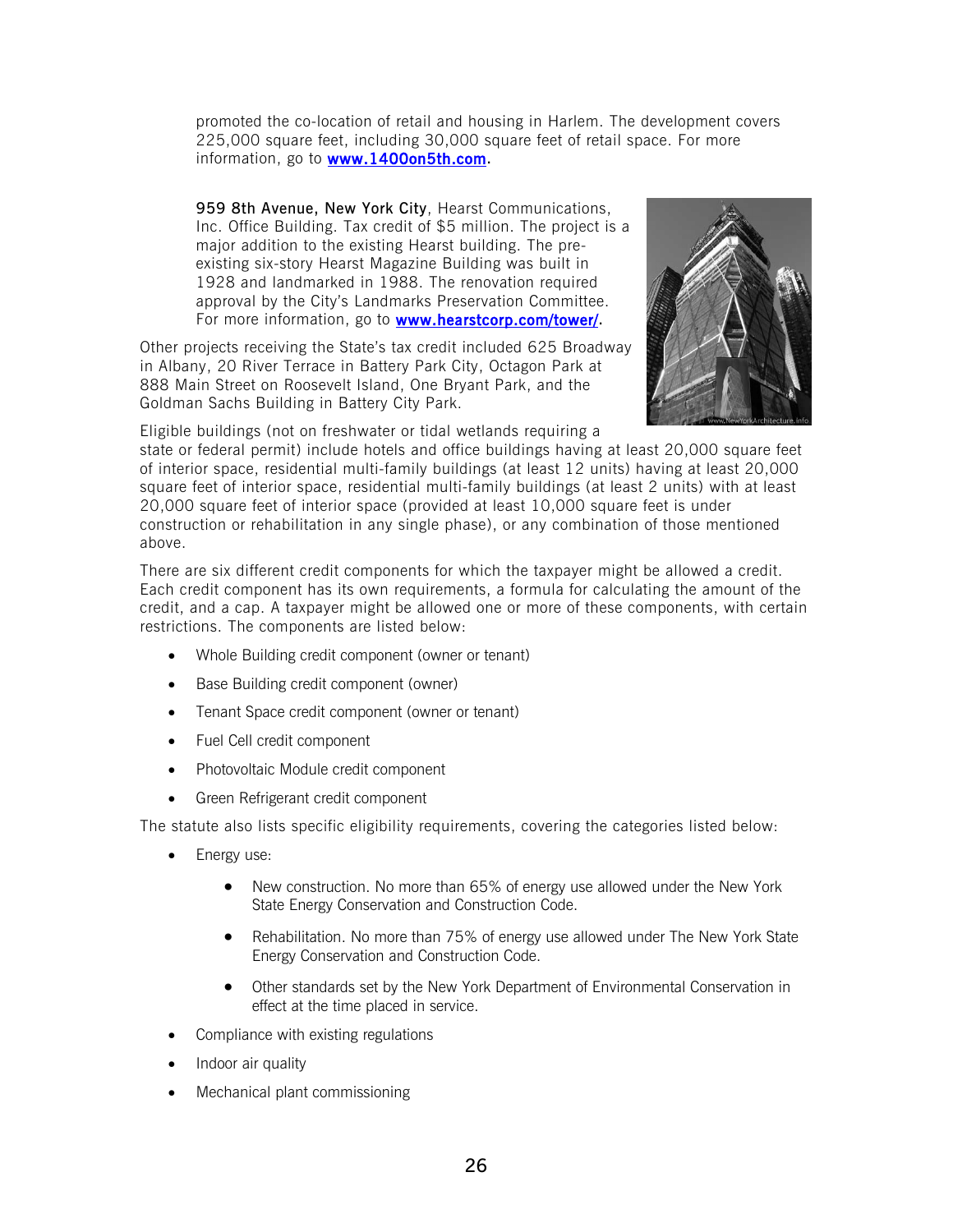- Recycling
- Plumbing fixtures
- Notices to tenants of tax credit opportunity and tenant guidelines for energy efficiency, air quality, and recycling
- Building materials, finishes, and furnishings

An eligibility certificate from an architect or professional engineer licensed to practice in New York State is required each year and must certify that the building and/or tenant space remains green and that any fuel cells, photovoltaic modules, and air conditioning equipment for which a credit is being claimed also remain qualified.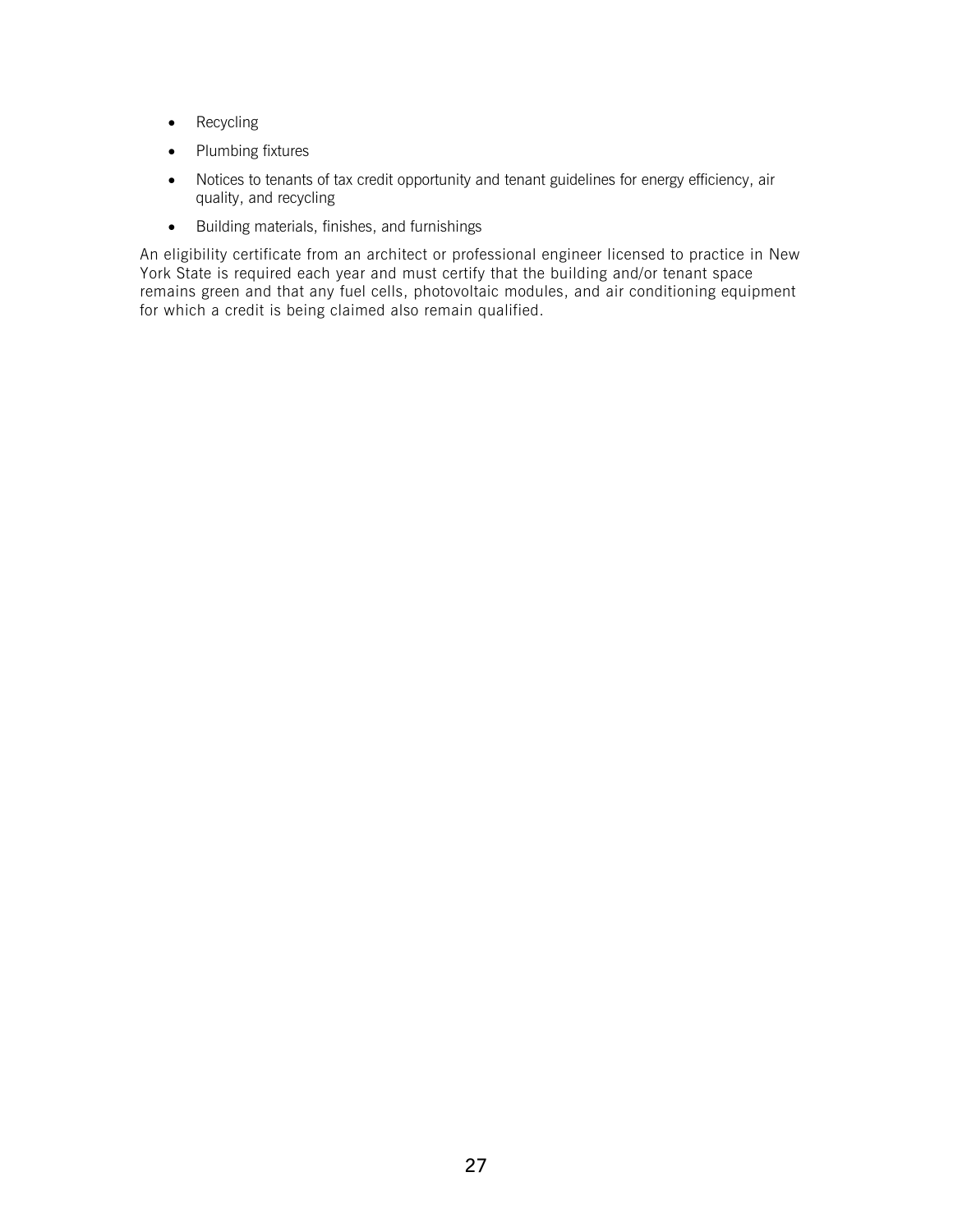# <span id="page-28-0"></span>Section V: Cost and Energy Reduction Analysis, Barriers to Building Green

HB 1211 requested the Task Force to identify the "statewide potential for low-impact development projects and the potential for cost reduction for stormwater management, road building, and other infrastructure for communities in low-impact development zoning areas."

At the Task Force's September 17, 2007 meeting, MDE emphasized that there is a potential for low-impact development on every building site and that the main impediments are local building codes and zoning requirements, e.g., setbacks.

To explore the potential for cost reduction from green building, Task Force staff obtained a summary of recent studies and data regarding green building costs from Green Building Council staff.

Despite the results of the cost and energy reduction analyses, the Task Force also noted that barriers remain to building green. This section describes some of the barriers identified by Task Force members.

### Summary of Recent Green Building Cost Studies and Data

Overall, recent studies and data regarding green building costs from Green Building Council staff demonstrate that upfront costs for green building are decreasing. In 2002, staff for the Maryland Green Building Council learned from green design planners and implementers in Seattle, Washington and Portland, Oregon that green building cost between 3 and 5 percent more than conventional buildings. They felt that most of the higher cost was due to a learning curve in working with green building technologies and techniques. In 2003, as noted in the California case study, the report *The Costs and Financial Benefits of Green Building [4](#page-34-2)* was completed. This study, which analyzed 33 government-owned facilities across the country, demonstrated that "the average premium for these green buildings is slightly less than 2%." The study also concluded a ten-fold return on investment by government. In July 2007, the report *Cost of Green Revisited*<sup>[5](#page-34-2)</sup> by Davis Langdon concluded that "there is no significant difference in average cost for green buildings as compared to non-green buildings."

Even if upfront costs were not decreasing, green building can help to reduce long-term costs of operations and maintenance.

#### Barriers to Building Green

While recent studies show decreased green building costs over time, there are barriers to building green. Although these can be overcome, green building programs will not be effective without recognizing these barriers. Some barriers include the following:

- Residential. Most homeowners are not willing to bear greater upfront costs to purchase a green home. For residential builders, even if there is a net savings to the resident, there is an additional cost to the builder (although green premiums appear to be decreasing) which can present a barrier.
- Commercial. Many commercial developers do not retain the building and construction; therefore, they do not benefit from decreased energy and water costs.
- Government. Government budgets are divided between capital and operating funds. As a result, decreased operating expenses (as a result of green building practices) do not result in increased money available for capital funds. Government codes and regulations can present a barrier to innovative green building efforts.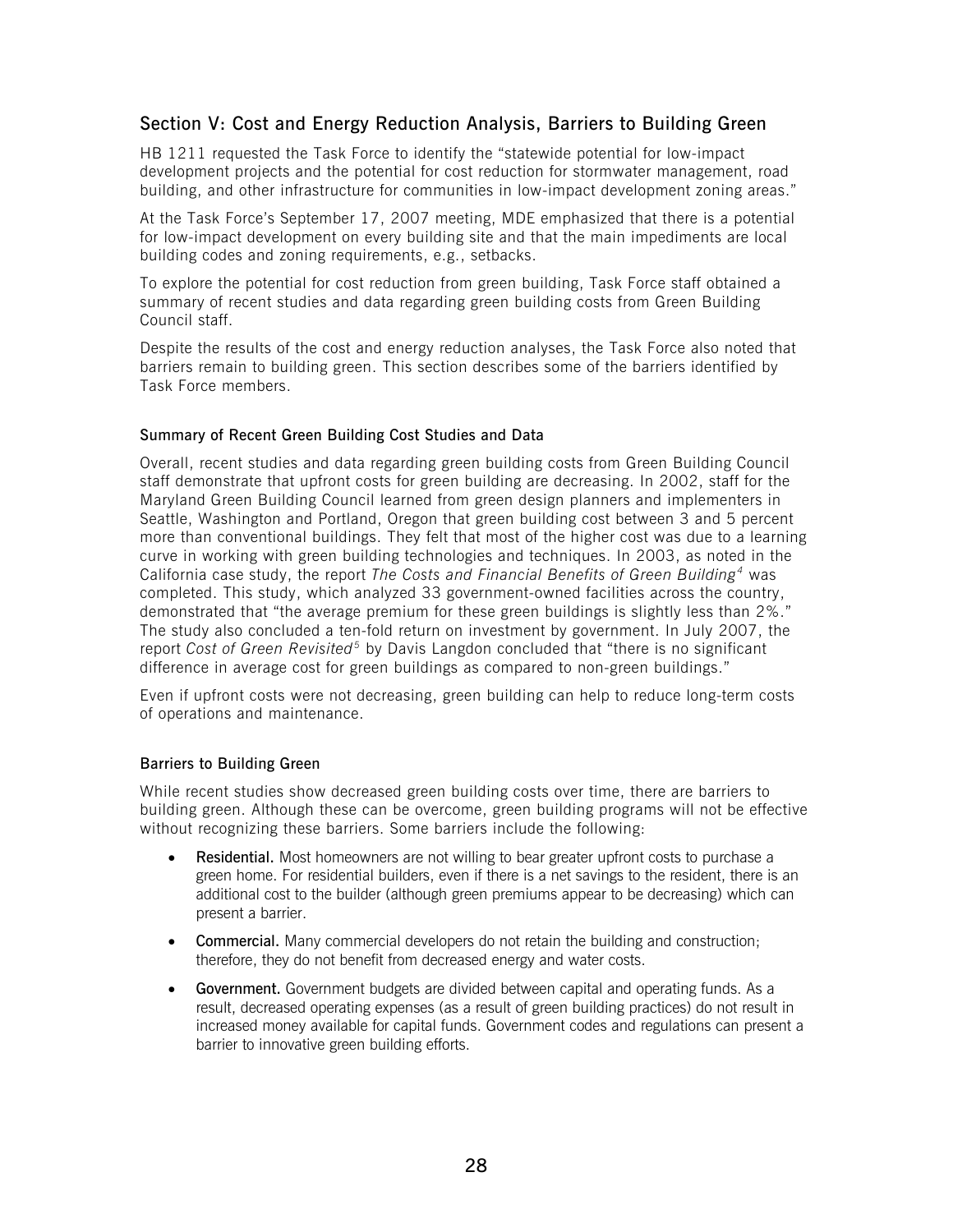In all cases, additional barriers include:

- Outreach and Training. There is a significant need for outreach, education, and training in every sector regarding green building, including local and State government, builders and developers, architects, construction managers, homebuyers, and homeowners.
- Lack of Financial Incentives. Although green premiums appear to be decreasing, there is still a need to provide financial incentives to allay upfront costs and to address the learning curve associated with using and implementing new technologies and techniques.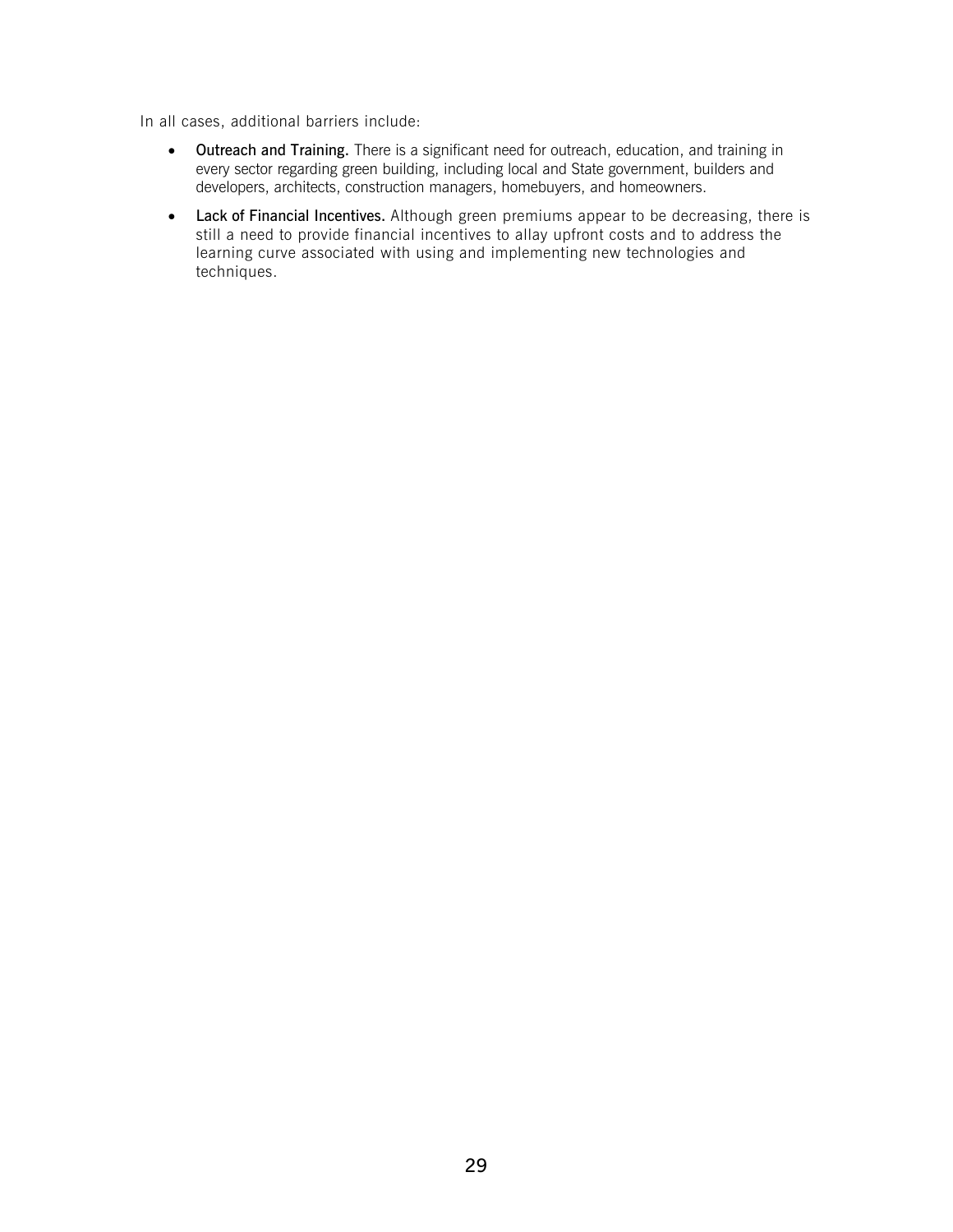# <span id="page-30-0"></span>Section VI: Key Findings of the Three Workgroups

The following section describes the main themes discussed by each workgroup.

### Commercial Building Workgroup

The Commercial Building Workgroup discussed the primary barriers, incentives, and requirements for commercial green building in Maryland. The group included members representing local government, commercial developers, green building advocacy groups, and state agencies. They met three times in the fall:

- September 12, 2007 at the Maryland Department of Planning, Baltimore City
- October 10, 2007 at the National Bohemian Building, Baltimore City
- November 5, 2007 at the Maryland Department of Planning, Baltimore City

The group agreed to focus on three primary goals:

- Development of realistic, tangible recommendations that can engender change in Maryland.
- Identification of ways to increase the promotion and outreach of green building techniques and benefits.
- Identification of ways to simplify the green building process.

The workgroup recommended several areas for action by the task force. Broadly, the areas were: 1) outreach and education for building managers; 2) simplification of codes and regulations; 3) incentives; 4) measurement methods; 5) the Maryland Green Building Tax Credit; 6) State leadership-by-example in its own buildings; 7) reduction of barriers to green building.

#### *Outreach and Education*

The workgroup identified building managers as an audience for outreach and education. The workgroup believed that one barrier to sustainable features and updates to existing commercial buildings is a lack of awareness of green techniques by building managers. Many managers have established ways of doing maintenance work. The workgroup suggested that getting information about these techniques and energy savings, and simplifying the message, would be effective.

#### *Code Simplification*

Although there was disagreement on how best to simplify existing building codes, the workgroup agreed that if the State added additional bureaucratic layers and codes to the green building process, many developers who were not convinced about the benefits to environmental design would be reluctant to participate in the program.

#### *Incentives*

Another barrier identified by the workgroup was the lack of sufficient incentives to build green. Because many developers sell the buildings they develop, they do not benefit from the energy efficiency measures installed in the building. While Maryland has one of the few state-level green building tax credits, the funding has not been renewed and all tax credits have been allocated. The group discussed additional incentives that could be developed by the State of Maryland, including additional Green Building Tax Credits, a gap financing program, and expedited permitting at the local level.

Conversely, many workgroup members were concerned that too many incentives for basic green features contributed to the idea that environmental design has a significantly higher cost than conventional building. The group looked into ways to balance the need to create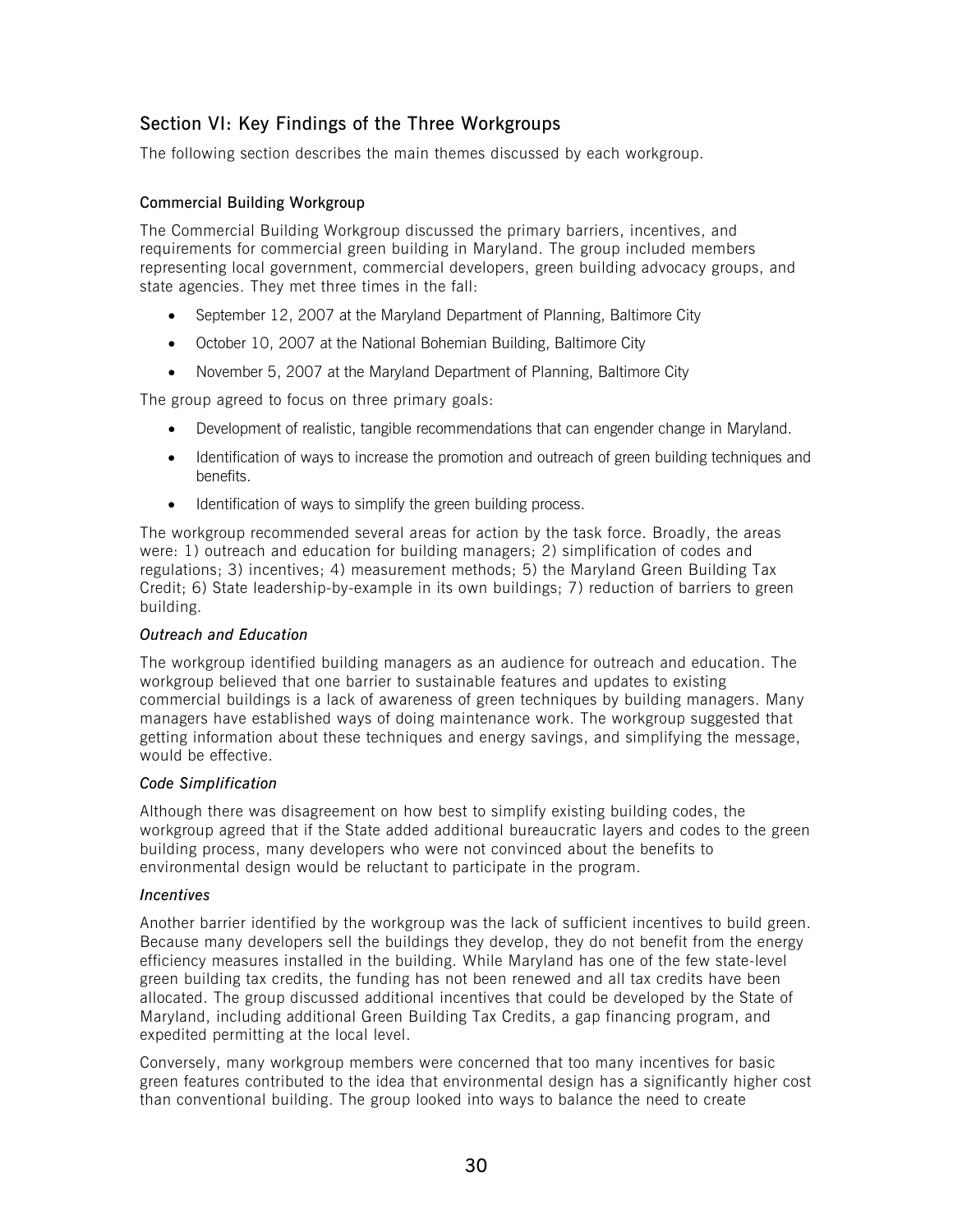incentives for builders who are innovative, while not rewarding those who integrate features that are not outside the ordinary.

### *Measurement Methods*

The workgroup discussed two broad methods of measurement of sustainability: reductions in energy consumption and LEED or Green Globe standards. The membership believed it was important to identify how the State would identify green improvements for funding and other state-level goals.

# *Modification of the Green Building Tax Credit*

Because all of the Maryland Green Building Tax Credits have been allocated, the workgroup determined there should be more money added to the program. In addition, they suggested the following changes:

- Increase the standards for recipients to ensure the credit goes only to those developers who are truly innovative and take on greater risk.
- Decrease the percentage of construction costs eligible for the tax credit because the current incentive is more than is needed.
- Create a pass-through so that nonprofits can benefit from the incentive.

### *State Leadership*

While the workgroup acknowledged that the Green Building Council, led by the Department of General Services, will take the lead on State green building (high performance buildings), they recognized the State's large holdings of properties across the State. As such, they suggested that Maryland might lead by example in green construction and maintenance of state buildings, as well as creating requirements in agency-level funding mechanisms requiring or encouraging green construction by grant or loan recipients.

### Low Impact Development Codes Workgroup

During its first meeting, the Low Impact Development Codes Workgroup discussed the workgroup's focus. The term Low Impact Development (LID) was coined in Prince George's County in 1990 and has come to refer to development practices that attempt to re-create preconstruction hydrologic conditions through appropriate stormwater management practices. The workgroup thought that simply discussing LID would limit the scope of recommendations that the workgroup would ultimately render. Instead they decided to discuss all codes that could incorporate green building techniques, practices, or materials. The workgroup met three times:

- September 13, 2007 The EnviroCenter, Jessup, MD
- October 11, 2007 The Maryland Environmental Service, Millersville, MD
- November 6, 2007 The EnviroCenter, Jessup, MD

The workgroup discussed many issues over the course of the three meetings and made recommendations to the task force for review. The recommendations were categorized as those related to smart growth, those meant to direct the Green Building Council, and general recommendations that the workgroup wanted the task force to categorize.

#### *Smart Growth*

Smart growth is a principle that centralizes high-quality development around existing urban cores in order to minimize the effect of development on rural resource lands. The workgroup decided that while the main focus of smart growth is on site selection, there is a correlation between smart growth and green building; namely, the attempt at reducing the environmental impact of growth. In a climate of conservation and protection of resources (mainly water and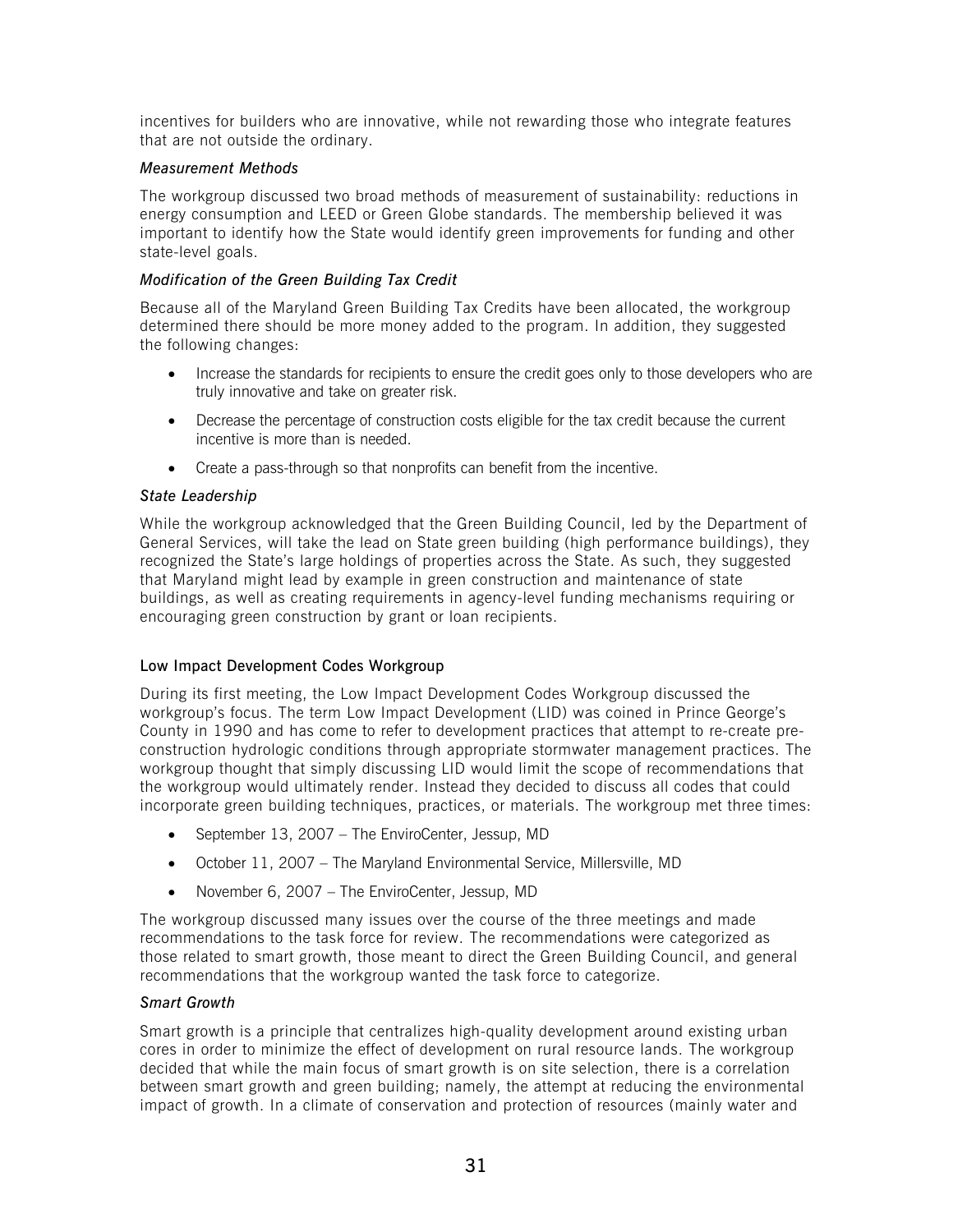energy), the creation of living spaces designed to reduce energy consumption and reduce nutrient loads from runoff on developed land are in increasing demand. The use of green building techniques in conjunction with smart growth principles could result in development and redevelopment that conserves resources to such an extent that a demand is created within the marketplace.

# *Green Building Council*

The Green Building Task Force was created to recommend methods for increasing the amount of green building in Maryland by identifying barriers and offering solutions. Another entity, the Green Building Council, was enacted through legislation by the 2007 General Assembly. The council is charged with reporting to the Governor on an annual basis about the ability for new State buildings to be built according to a green building standard. Since the Task Force sunsets at the end of 2007 and the council first met in November 2007, the workgroup decided that recommendations based on their findings would help the Council find a place to begin their efforts.

# Residential Building Workgroup

The Residential Building Workgroup discussed some of the primary barriers, incentives, and needs for residential green building in Maryland. The group included members representing the State legislature, residential builders, a green building advocacy group, and State agencies. They met five times in the fall at DHCD in Crownsville, Maryland:

- September 6, 2007
- September 26, 2007
- October 19, 2007
- November 5, 2007
- December 4, 2007

The workgroup reviewed Maryland's current efforts to encourage the greening of residential buildings, including multifamily housing. Over the course of the workgroup's five meetings, the following topics were discussed: 1) facilitating homebuyer demand for "green" homes; 2) renovation; 3) coordinating State efforts; 4) providing builder and developer incentives; 5) addressing local development codes; 6) providing homebuyer incentives.

# *Facilitating Homebuyer Demand*

The workgroup noted that to facilitate homebuyer demand for green homes the State needed a clear, simple definition of "green building" to provide to the general public. Measurements and scores, such as the Home Energy Rating System (HERS) and RES*check*, were discussed as a means to communicate how "green" a home was compared to other homes.

The workgroup also discussed development of a "State Seal of Approval" which could help the public recognize "green" homes. This approach would require a concurrent education and outreach campaign. Instead of a new certification process, the "State Seal of Approval" would identify existing standards and rating systems that, if met, would receive the State seal.

Another approach discussed to facilitate homebuyer demand was including an option for homebuyers to identify energy ratings on the Multiple Listing Service when searching for homes.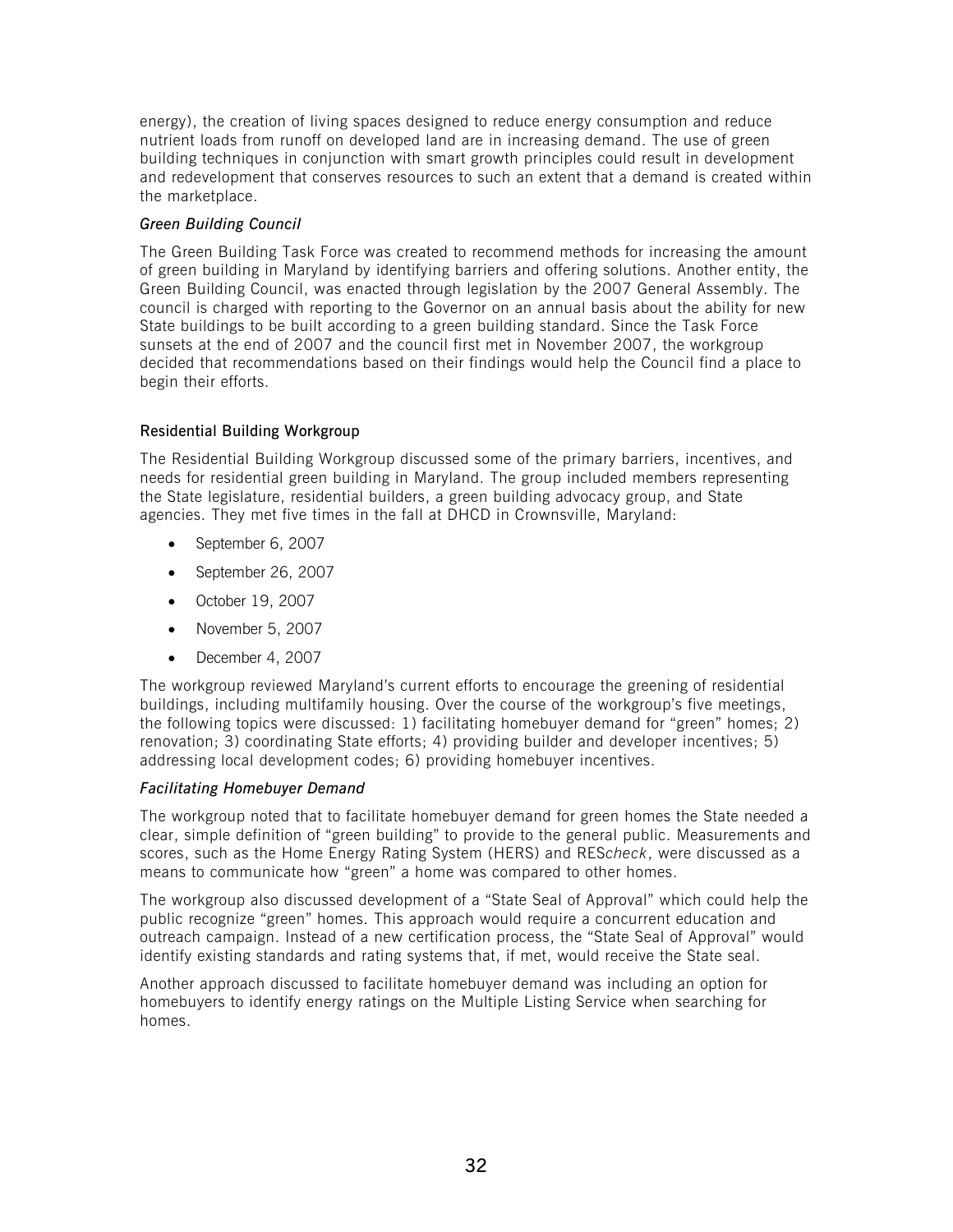### *Renovation*

The workgroup agreed that the largest opportunity for reducing the environmental impact from homes was to focus primarily on renovation of existing housing stock.

#### *Coordinating State Efforts*

The workgroup noted that the State needed to begin coordinating its efforts that related to green building and energy efficiency. The workgroup expressed concern that there was no single organization that was coordinating efforts or to which a resident could go to get information on efforts and incentives available through all State agencies. The workgroup proposed identifying the Smart Growth Subcabinet as the group to ensure coordination and successful implementation.

#### *Builder and Developer Incentives*

The workgroup provided a number of possible builder and developer incentives to encourage more residential green building efforts. Examples of these incentives included creating disincentives for poorly developed adequate public facilities ordinances (APFO), the State helping to cover the cost of a HERS rating, and the State allowing offsite stormwater management projects as a means to fulfill onsite regulatory requirements.

### *Addressing Local Development Codes*

The workgroup noted that local codes can sometimes hinder the development of green building. Examples include encouraging higher amounts of impervious surface or preventing the use of innovative stormwater management practices. The workgroup agreed that the Builders for the Bay process was an effective tool for encouraging local governments to improve development codes.

### *Homebuyer Incentives*

The workgroup identified the need to provide incentives for homebuyers to add green renovations or purchase green homes. The workgroup discussed the need for a tax credit or rebate for renovations or energy efficient upgrades. The workgroup also discussed the need for lower interest loans for homebuyers who purchase green homes.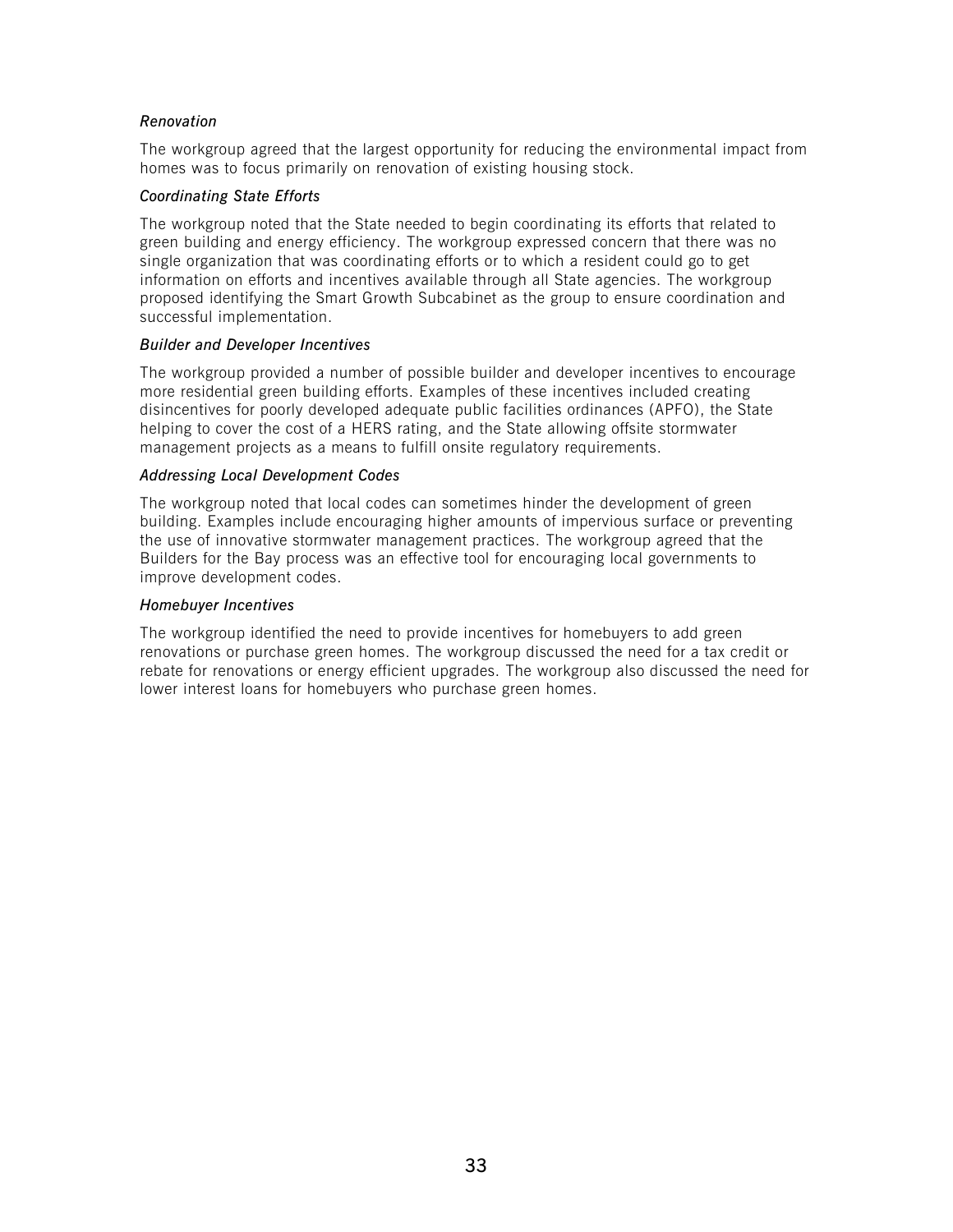# <span id="page-34-2"></span><span id="page-34-0"></span>Section VII: Conclusion

With each new home, office and storefront built using conventional building practices there are less natural resources, more construction waste added to local landfills, less available energy, more stormwater runoff, and less available lands for protection and preservation.

Green building theory and practices have been around for some time and are beginning to receive more attention from the public. As the public learns more about what green building is, how it is done, what they can do to "green" their own homes, and what to look for when buying a home there will be an increase in demand for green services, properties, and professionals.

Other states and local governments around the country have developed green building programs and policies that create incentives to encourage changes to the way we build. Marylanders take pride in being on the forefront of natural resource protection and restoration. Our efforts to restore the Chesapeake Bay is well known and has proven Maryland's dedication to its natural resources. It should come as no surprise that we have a desire to help lead the way toward sustainable development.

The Maryland General Assembly took a big step forward for Maryland by creating the Green Building Task Force through enacted legislation. They have also created a Green Building Council to examine ways in which Maryland State Government can lead by example. In addition to the names that the General Assembly mandated, the Task Force invited other interested parties to attend the meetings. This provided a diversity of insight which ensured that the interests of the public, private, and non-profit sectors were represented.

Many dedicated individuals have completed important work in Maryland to ensure that our future is built upon a sustainable, smart growth foundation. The Green Building Task Force's recommendations provide a blueprint for how Maryland State Government can increase the acceptance and implementation of green building practices.

<span id="page-34-1"></span> $\overline{a}$ 1 California's Sustainable Building Task Force. 2001. *Building Better Buildings: A Blueprint for Sustainable State Facilities*. Prepared by the Sustainable Building Task Force and the State and Consumer Services Agency.

Governor's Executive Order D-16-00. December 2001. 2 California's Sustainable Building Task Force. 2003. *Building Better Buildings: An Update on State Sustainable Building Initiatives*. Prepared by the Sustainable Building Task Force and the State and Consumer Services

Agency. October 2003. 3 Kats, Greg. 2003. *The Costs and Financial Benefits of Green Buildings. A Report to California's Sustainable Building Task Force*. October 2003. 4

<sup>&</sup>lt;sup>4</sup> See note 3 above

<sup>5</sup> Langdon, Davis. 2007. *Cost of Green Revisited: Reexamining the Feasibility and Cost Impact of Sustainable Design in Light of Increased Market Adoption*. July 2007.